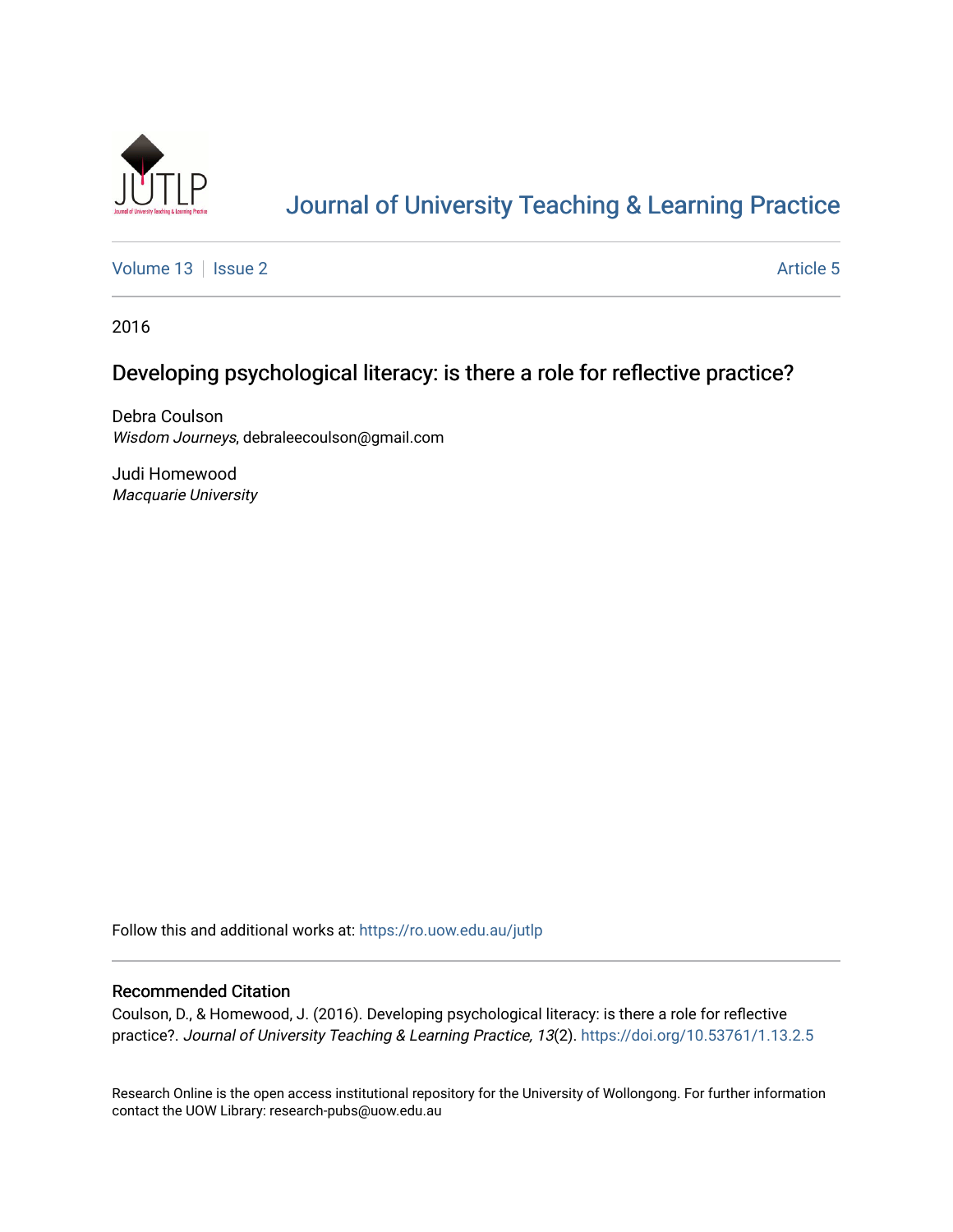# Developing psychological literacy: is there a role for reflective practice?

## Abstract

Psychological literacy is an umbrella term that is widely used to describe the attributes or capabilities of psychology graduate (Cranney & Dunn 2011). This article explores some of the complexities inherent in the learning and teaching of psychological literacy by exploring challenges to the development of selfawareness and cultural competence, and posits a role for reflective practice. Evidence for the contribution of reflective practice to the development and application of psychological literacy is offered. The challenges of introducing reflective practice into the psychology curriculum are then discussed, with insights from the literature and a small trial offered to support academics in introducing reflective practice into the higher-education psychology curriculum.

This article is available in Journal of University Teaching & Learning Practice: [https://ro.uow.edu.au/jutlp/vol13/iss2/](https://ro.uow.edu.au/jutlp/vol13/iss2/5) [5](https://ro.uow.edu.au/jutlp/vol13/iss2/5)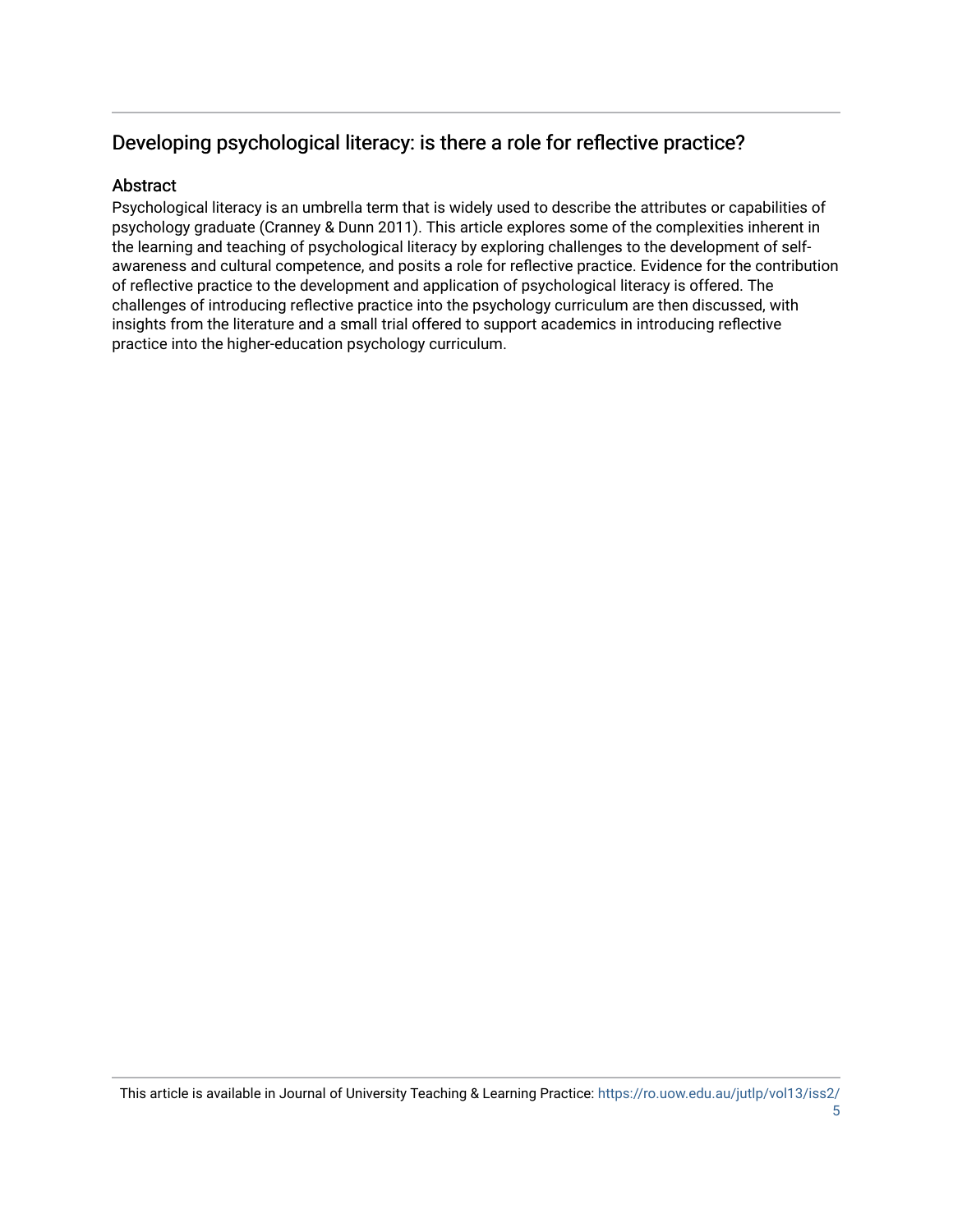

# [Journal of University Teaching & Learning Practice](https://ro.uow.edu.au/jutlp)

[Volume 13](https://ro.uow.edu.au/jutlp/vol13) | [Issue 2](https://ro.uow.edu.au/jutlp/vol13/iss2) Article 5

2016

## Developing psychological literacy: is there a role for reflective practice?

Debra Coulson Wisdom Journeys, debraleecoulson@gmail.com

Judi Homewood Macquarie University

Follow this and additional works at: [https://ro.uow.edu.au/jutlp](https://ro.uow.edu.au/jutlp?utm_source=ro.uow.edu.au%2Fjutlp%2Fvol13%2Fiss2%2F5&utm_medium=PDF&utm_campaign=PDFCoverPages) 

#### Recommended Citation

Coulson, D., & Homewood, J. (2016). Developing psychological literacy: is there a role for reflective practice?. Journal of University Teaching & Learning Practice, 13(2). [https://ro.uow.edu.au/jutlp/vol13/](https://ro.uow.edu.au/jutlp/vol13/iss2/5?utm_source=ro.uow.edu.au%2Fjutlp%2Fvol13%2Fiss2%2F5&utm_medium=PDF&utm_campaign=PDFCoverPages) [iss2/5](https://ro.uow.edu.au/jutlp/vol13/iss2/5?utm_source=ro.uow.edu.au%2Fjutlp%2Fvol13%2Fiss2%2F5&utm_medium=PDF&utm_campaign=PDFCoverPages)

Research Online is the open access institutional repository for the University of Wollongong. For further information contact the UOW Library: research-pubs@uow.edu.au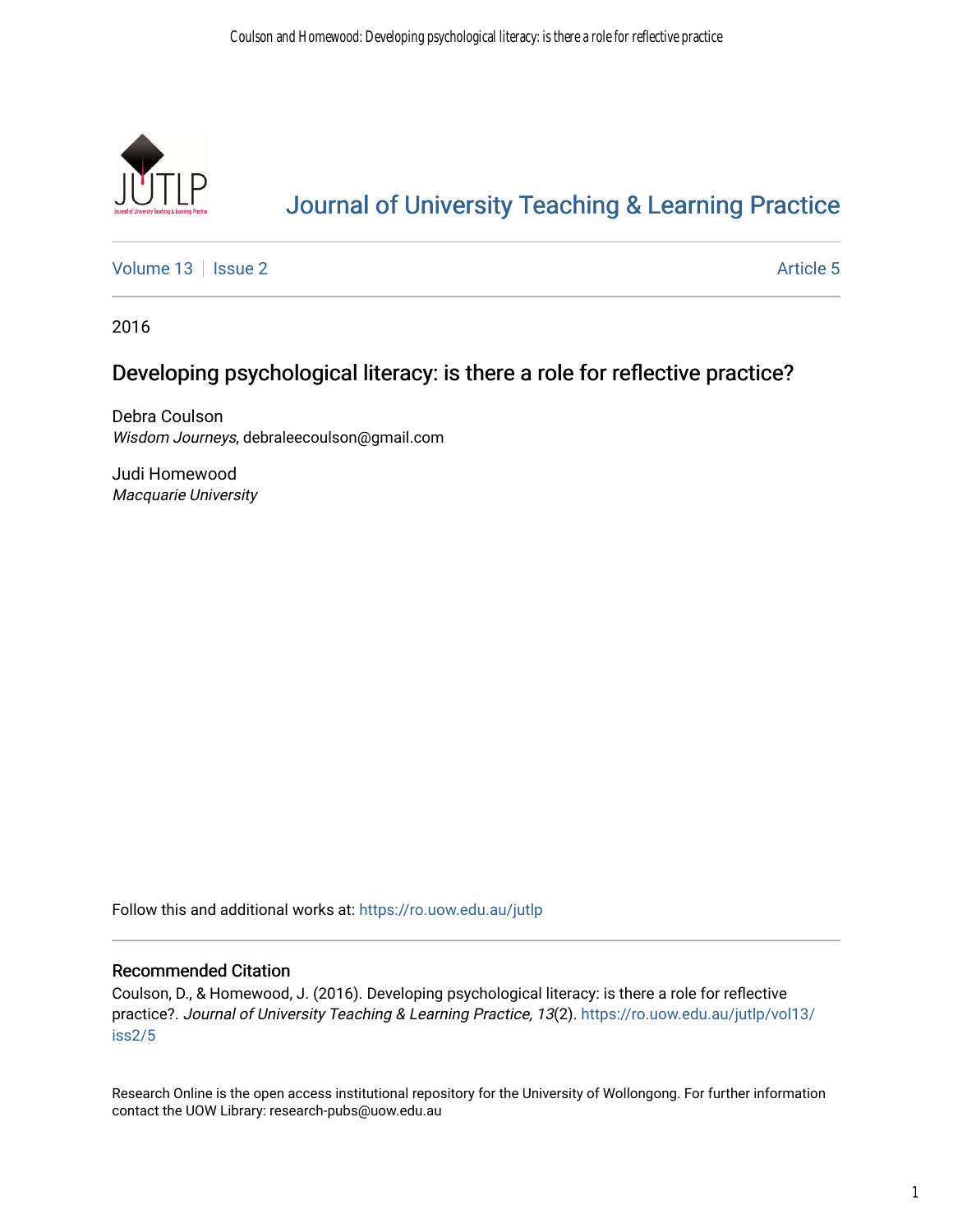# Developing psychological literacy: is there a role for reflective practice?

#### Abstract

Psychological literacy is an umbrella term that is widely used to describe the attributes or capabilities of psychology graduate (Cranney & Dunn 2011). This article explores some of the complexities inherent in the learning and teaching of psychological literacy by exploring challenges to the development of selfawareness and cultural competence, and posits a role for reflective practice. Evidence for the contribution of reflective practice to the development and application of psychological literacy is offered. The challenges of introducing reflective practice into the psychology curriculum are then discussed, with insights from the literature and a small trial offered to support academics in introducing reflective practice into the higher-education psychology curriculum.

This article is available in Journal of University Teaching & Learning Practice: [https://ro.uow.edu.au/jutlp/vol13/iss2/](https://ro.uow.edu.au/jutlp/vol13/iss2/5) [5](https://ro.uow.edu.au/jutlp/vol13/iss2/5)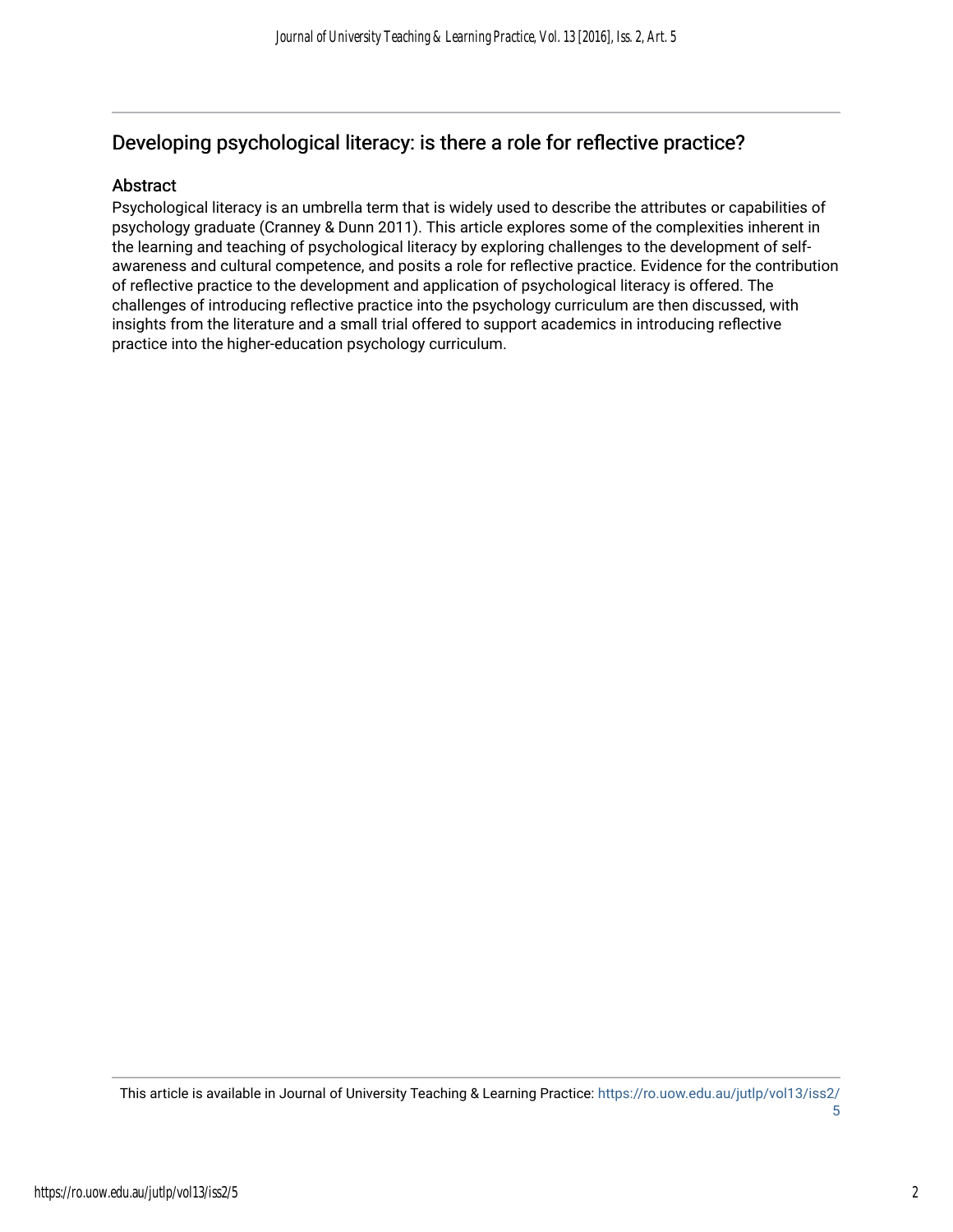## **Developing psychological literacy: is there a role for reflective practice?**

Debra Coulson, Wisdom Journeys, debraleecoulson@gmail.com Judi Homewood, Macquarie University

## **Abstract**

Psychological literacy is an umbrella term that is widely used to describe the attributes or capabilities of psychology graduate (Cranney & Dunn 2011). This article explores some of the complexities inherent in the learning and teaching of psychological literacy by exploring challenges to the development of self-awareness and cultural competence, and posits a role for reflective practice. Evidence for the contribution of reflective practice to the development and application of psychological literacy is offered. The challenges of introducing reflective practice into the psychology curriculum are then discussed, with insights from the literature and a small trial offered to support academics in introducing reflective practice into the higher-education psychology curriculum.

## **Introduction to Psychological Literacy**

According to the United Nations Educational, Scientific and Cultural Organisation, literacy is a fundamental human right, "an instrument of empowerment to improve one's health, one's income and one's relationship with the world" (UNESCO 2016). This notion that literacy can improve the quality of life emerged in later conceptions of psychological literacy. The concept of *psychological* literacy, which is attributed to Boneau (1990), was originally used to describe the aspects of psychology that students should know about, drawn from the responses of 250 authors of current psychological textbooks. The concept of psychological literacy was further developed by a group of undergraduate psychology professors in the United States for inclusion in their blueprint for the future of the psychology discipline (McGovern et al. 2010). They identified a number of components of psychological literacy that went beyond knowledge of key concepts to include personal attributes and skills:

- Understanding the basic concepts and principles of psychology
- Understanding scientific research practices
- Having problem-solving skills
- *Applying psychological principles to personal, social or organizational problems*
- Acting ethically
- Thinking critically
- Communicating well in different contexts
- *Having cultural competence and respecting diversity*
- *Having self-awareness*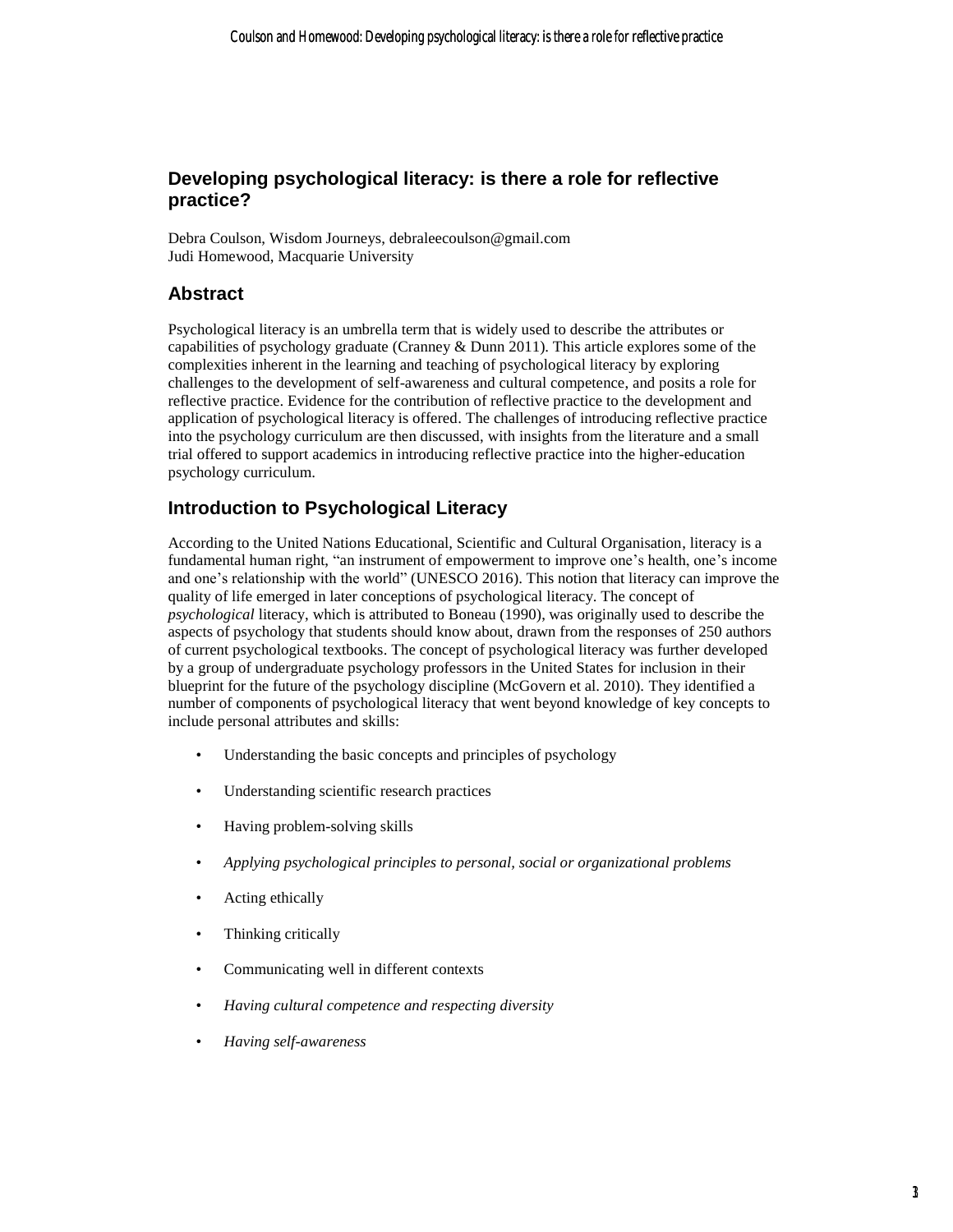The three components that are practice-related are italicised; they will be discussed in this paper for the potential contribution of reflective practice to their development and application in practice for the benefit of the individual and the wider community.

Recognition of the psychologically literate citizen, proposed by Halpern (2010) in acknowledgement of the influence of psychology beyond the psychology profession, was a further development of the concept of psychological literacy. The psychologically literate citizen was considered to be one with a basic knowledge of psychology who "can and will apply their knowledge to a broad range of situations" (Halpern 2010, p. 7). In Russia and the UK, for instance, psychological literacy is developed initially at the pre-tertiary or high-school level, and psychological concepts are widely discussed in the media (Karandashev 2011; Trapp & Akhurst 2011) illustrating the breadth of reach of psychology in society today.

In a further development of the concept, psychological literacy was defined by Cranney and Dunn (2011, p. 8) as "psychological knowledge that is used adaptively"; they noted that this type of literacy includes the capacity to "recognize the strengths and limitations or boundaries of disciplinary knowledge in the context of other disciplines and other knowledge – 'metametacognition'" (p. 8), similar in nature and effect to transdisciplinarity (Lawrence 2014). The adaptive application of psychological literacy may offer important contributions to the ongoing development of the knowledge, practice and profession of psychology. Adaptive application, a form of action research (Kemmis & McTaggart 1988), requires the capacity to reflect widely and critically on experience and disciplinary knowledge to exhibit the meta-metacognition that Cranney and Dunn (2011) considered to be indicative of psychological literacy.

Cranney and Dunn (2011, p. 8) position psychological literacy as distinct from other literacies in that:

the subject of the literacy is not something external to us, but indeed is the essence of ourselves – our thoughts, feelings, and behaviors. This realization has profound implications for the importance of psychological literacy to oneself and one's fellow human beings, and may also mean that gaining psychological literacy is a particularly challenging enterprise, as it requires one to attempt to hold an objective view of selfrelevant subject matter.

The development and application of psychological literacy, therefore, are more complex than the list of components implies. The capacity for meta-metacognition, for adaptive application of psychological knowledge and for the self-awareness to "hold an objective view of self-relevant subject matter" requires a level of reflexivity that few psychology students would innately possess. Incorporating reflective practice into the psychology curriculum will, we contend, support the development of these higher-order capabilities.

#### **Reflexivity, Reflection and Reflective Practice**

Reflexivity is described in many ways in the literature, depending on whether the reflexivity is located at the individual or societal level (Blasco 2012). For our purposes, we will define reflexivity as the capacity to notice and be critically reflective of one's biases, thought processes and cultural conditioning.

Critical reflection, and thus the capacity for reflexivity, may be developed through reflective practice, which has been linked to the development of higher-order cognitive skills including metacognition, critically reflective thinking, self-regulation and agency (Billet 2009; Paris &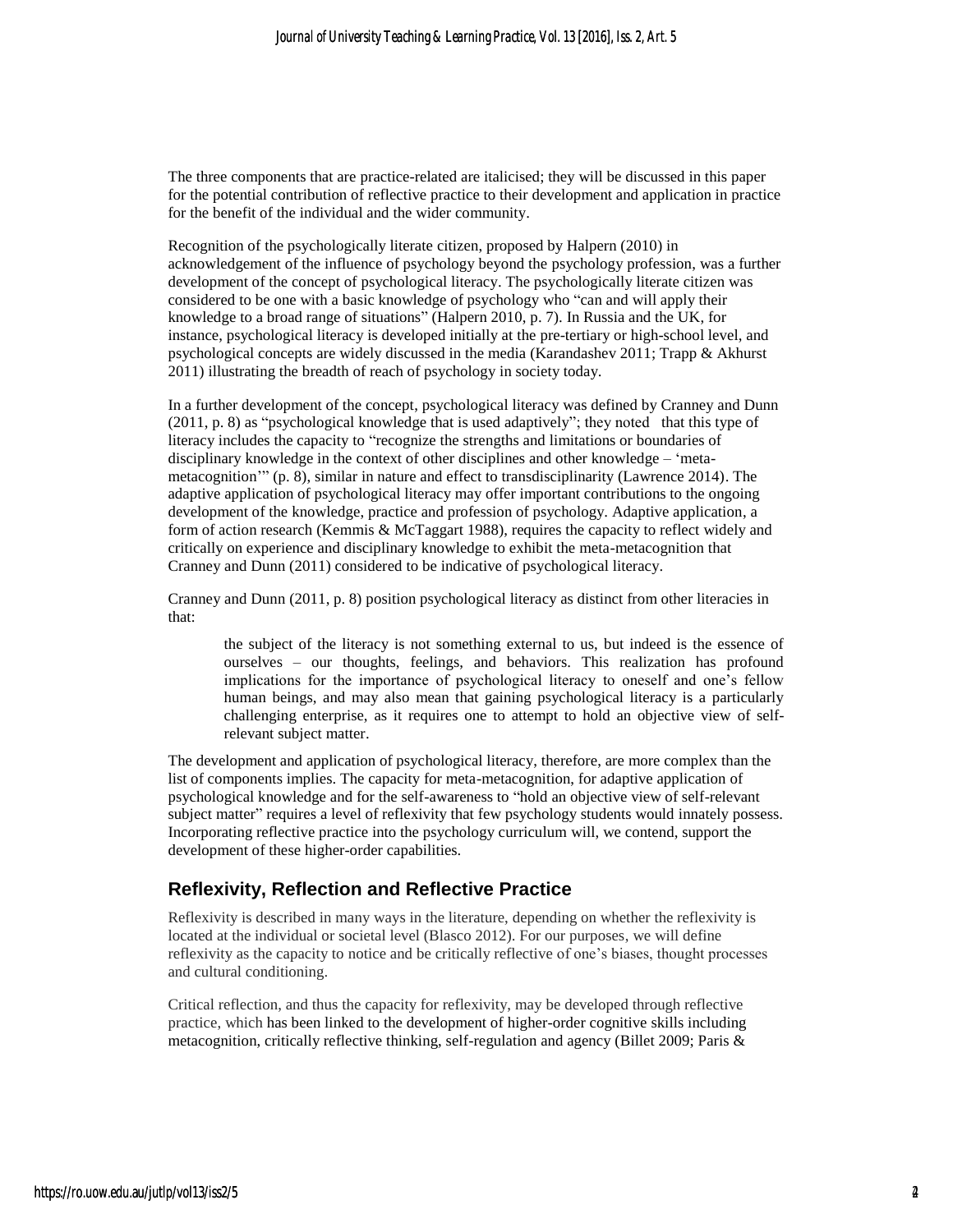Winograd 2003).By enabling the development of higher order cognitive skills, reflexivity and reflective practice contribute to the development of self-awareness and the capacity to challenge prevailing personal, social and cultural beliefs and structures, and thus offer valuable contributions to the development and application of psychological literacy. Indeed, Halonen et al. (2011, p. 137) include "demonstration of insight and reflection" as an essential skill in applying psychological literacy.

Reflective practice requires the capacity to reflect, but what does this mean? There are many approaches to reflection in the literature, but no generally agreed definition and approach. Reflection may be considered to be as straightforward as "simply thinking about something" (Loughran 2002, p. 33), or an instance of purposeful thought (Wilson & Clarke 2004). Morecomplex levels of reflection, such as that required for psychological literacy, may involve consciously thinking about or challenging past and present action, beliefs or knowledge with the intention to learn or to inform future practice (Dewey 1933; Richert 1990).

Although there is no agreed definition or approach to reflection in the literature, the cognitive or psychocritical approach is predominant in higher education (Boud, Keogh & Walker 1985; Brookfield 1995; Mezirow 2003). This approach primarily involves analysis or critical thinking, including reflecting from different perspectives (Brookfield 1995); application of long-established analytical tools such as critical-incident (Flanagan 1954) or force-field (Lewin 1946) analyses; use of organising tools including mind maps, flow charts, concept maps and Venn diagrams; and written reflections through journals, reports and academic papers.

Psychological literacy, with its goals for personal, social and cultural awareness, implies the capacity for critical reflection that extends beyond the purely cognitive. Psychologists often work in interdisciplinary teams that require collaboration and the ability to work well with different disciplinary paradigms and demonstrate empathy for other ways of knowing (Dunn, Cautin & Gurung 2011). In Europe and Argentina, for instance, psychology students are required to learn about sociology, anthropology and philosophy as part of their curriculum (Dunn et al. 2011, p. 22). A holistic approach to reflection proposed by Taylor (2008) that acknowledges "the role of feelings, other ways of knowing (intuition, somatic), and the role of relationship with others" (p.11) may be of relevance to psychological literacy for its application to the diversity of clients, cultures and practice situations within which psychologists operate.

Reflecting on the felt sense or embodied wisdom (Gendlin 1968) and emotion has been found to encourage whole-person learning: that which goes beyond the purely cognitive to incorporate affective and somatic learning (Yorks & Kasl 2002) and to support debriefing and learning from experience (Boud, Keogh & Walker 1985), which are key contributors to psychological literacy. Felt knowing has been found to offer an intuitive, somatic or embodied alternative to critically reflective practice that draws on professional experience and practice (Walkerden 2009), and is therefore relevant to self-reflection on practice and in clinical supervision.

Creative approaches to reflection, such as through dance, music, art, storytelling and dreams, offer alternatives to cognitive reflective practice that incorporate other ways of experiencing and knowing in their aim to support transformative learning (Harvey et al. 2012). The transformative potential of creative reflection may therefore support the development of insight into, and respect for, "otherness", a valuable precursor, we suggest, for appreciating the diversity of cultural beliefs, practices and social and organisational environments in which psychology students may find themselves after graduating. Although practice wisdom suggests that creative approaches to reflection may contribute to the development of cultural competence, we have not found evidencebased literature to support this position; this suggests an area for future research.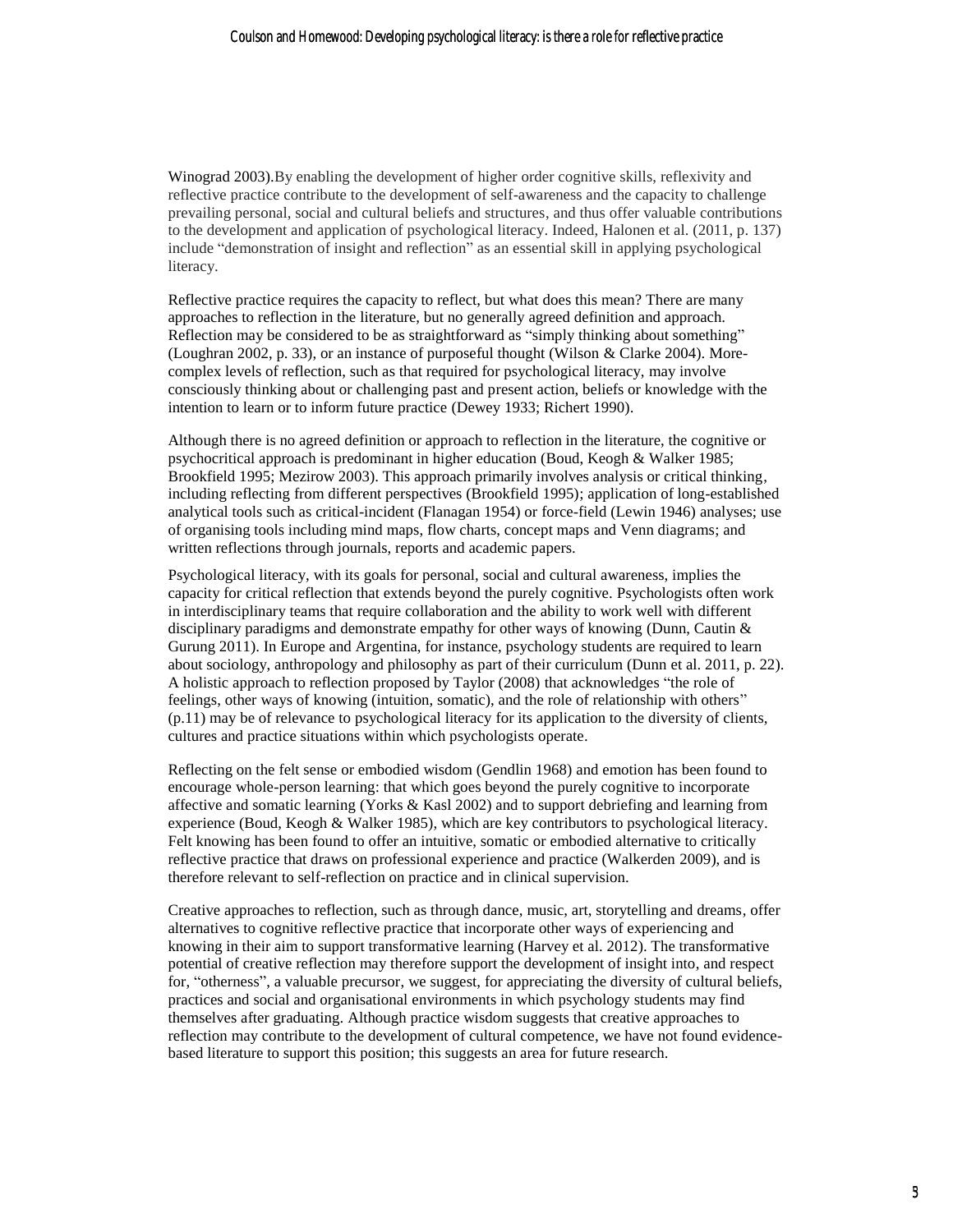## **Psychological Literacy in Practice – the Complexity of Cultural Diversity**

Mass migrations across the globe, both voluntary and involuntary, have resulted in cultural and social complexities within which many psychologists work. For this reason we have chosen to explore the capacity to apply psychological principles to personal, social and organisational problems through an appreciation of the complexity of cultural competence and respect for diversity. Although cultural competence is a contested term for its implication of elevation of the dominant culture above other cultures (Ranzjin & McConnachie 2013), the cross-cultural environments in which psychology is practiced in many countries and the advent of the global citizen makes the development of insight and awareness of other cultural perspectives imperative.

The assertion that "many of the presently dominant social psychological theories do not fit nonwestern people" (Wagner 2013, p. 59) identifies a risk of ethnocentrism in any psychology curriculum. Ethnocentricism, described by Chakkarath (2010 p. 19) as the "tendency to interpret or evaluate other cultures in terms of one's own, based on thinking patterns and attitudes in which one's own group is the center of everything, and all others are scaled and rated in reference to it" is, he contends, the lens through which India and China and the East generally have been viewed by the West as backward since the writings of the ancient Greeks. Chakkarath contends that many of the topics and theories addressed by psychology were discussed in classical and other texts long before British colonisation and education began, and yet these countries were viewed as less scientifically developed than those in the West. Western science is only now realising the contribution of mindfulness, for instance, to mental and physical health and cognitive and academic performance (Davidson et al. 2003; Shapiro, Brown & Astin 2008; Siegel 2007).

Mindfulness is defined as the awareness that arises out of intentionally attending in an open and discerning way to whatever is arising in the present moment. Two decades of empirical research have generated considerable evidence supporting the efficacy of mindfulness-based interventions across a wide range of clinical and nonclinical populations, and these interventions have been incorporated into a variety of health care settings (Shapiro 2009, p. 555).

However, the Western approach to mindfulness is all too often a practice of noticing and being present without judgement for moments in time, rather than the deeply embodied Eastern way of being that incorporates awareness of body, mind, mental and physical health, character, way of life, moral teachings and spirit. These distinctions between Western and Eastern approaches to mindfulness have been found to influence its cross-cultural transferability and in so doing, point to the importance of psychological literacy that is framed within a questioning, reflexive mindset:

[R]esults indicate that psychology-based conceptualizations of mindfulness may not generalize to Buddhist cultures. Therefore, recent research in the psychology literature may have done more to elucidate the effectiveness of interventions such as attentional training, acceptance of internal experience, and a present moment focus, rather than mindfulness (and its inherently interconnected factors) per se (Christopher 2009, p. 607).

The predominantly Western and European cultural influences of psychology do not always fit Indigenous and other cultural perspectives, and yet psychology is "still being taught within the dominant knowledge constructions" (Dudgeon, Darlaston-Jones & Clark 2011, p. 74). The contestability of the implicit orientation of psychology to individualism and the "assumption of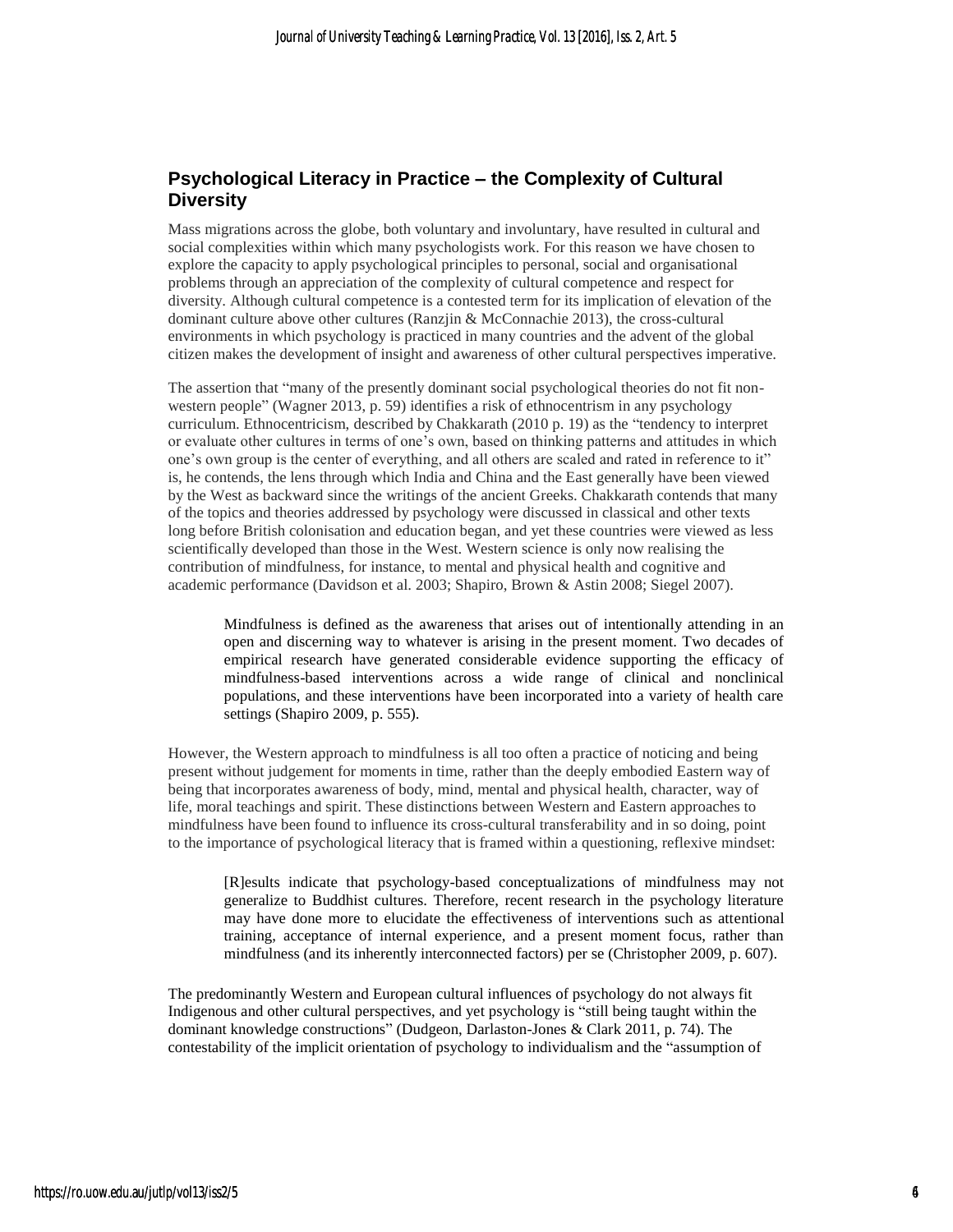universal applicability of psychology – that is, that truths about human behavior can be established and applied to all members of a given society without concern for cultural, historical, and political contexts [fail to] recognize the multiple ways that identity is constructed" (Dudgeon et al. 2011, p. 75). The Bahasa Indonesian concept of kekitaan illustrates the contestability of the universal application of psychology:

In Bahasa Indonesia (Indonesian language) there are expressions that are not known in Western languages. They are kami, which means I and my friends (you are not included), and kita, meaning all of us, you and your people, I and my group. For Indonesians, the spirit of kita (kekitaan) is very important in maintaining psychological well-being. *Losing the meaning of kekitaan in one's life may lead to neuroticism.* (Sawono 2011, footnote pp. 180-181, emphasis added).

Although it is difficult to establish causal links across generations, historical or intergenerational trauma is an area in which psychology operates where cultural differences in collective identity, meaning, remembering and healing challenge the notion of universality (Kirmayer, Gone & Moses 2014). Kidron (2012) identified cultural differences, such as regulation of affect, ways of coping, use of collective memory and the ways Buddhism and Judaism approach remembering and counsel, between Jewish descendants of Holocaust survivors and the children of Cambodian survivors of the Pol Pot genocide. The legacies that such massive traumas have been found to inflict, such as survivor guilt, denial, extended mourning and loss of identity and meaning may be considered, from the perspective of those affected, to be adaptive coping mechanisms rather than the label of dysfunctionality and mental-health diagnoses that are more commonly applied (Danieli et al. 2015). Similarly, Atkinson's research on diagnosing trauma in Australian Indigenous populations (e.g. Atkinson et al. 2014) illustrates the need for students of psychology to develop deep understanding of others' ways of knowing and being and the capacity to challenge their own cultural ways of being if they want to operate effectively in most societies today. This may be a paradigm shift for some that requires a high degree of self-awareness and the capacity for critical self-reflection. The capacity for deep, critical reflection necessarily becomes a cornerstone for psychological literacy in increasingly culturally complex environments.

There is increasing evidence, for instance, of the need for first-hand perspectives and approaches to the intergenerational impacts of historic trauma (Gone 2013), increasingly recognised as widespread throughout colonised nations. Historic trauma (HT) such as that experienced by colonised First Nation peoples, is, Gone (2013) asserts, cumulative in its impacts over time, and more to do with "processes of colonization than faulty genes or broken brains" (p. 688). Gone further characterises HT as a countercolonial explanatory construct that "is most relevant for consideration of possible treatment mechanisms for indigenous pathological traumatic reactions" (p.689). For Indigenous peoples who were mandated to attend the residential schools of Canada or were forcibly removed from their families in Australia, issues of identity and recapturing a sense of belonging, they may as intentional casualties of these policies require therapeutic approaches that "fit" their traditional cultural practices.

What seems readily apparent from general familiarity with First Nations- controlled therapeutic endeavors is that a project parallel to that undertaken by the mental health establishment is flourishing in these settings. More specifically, according to this alternate indigenous explanatory model, the diagnosis is not the recognized psychiatric categories of major depressive disorder, substance dependence, or PTSD but rather HT. Moreover, the treatment-of-choice for this condition is not cognitive-behavioral therapy, flooding, or prescription of SSRI medications but rather participation in traditional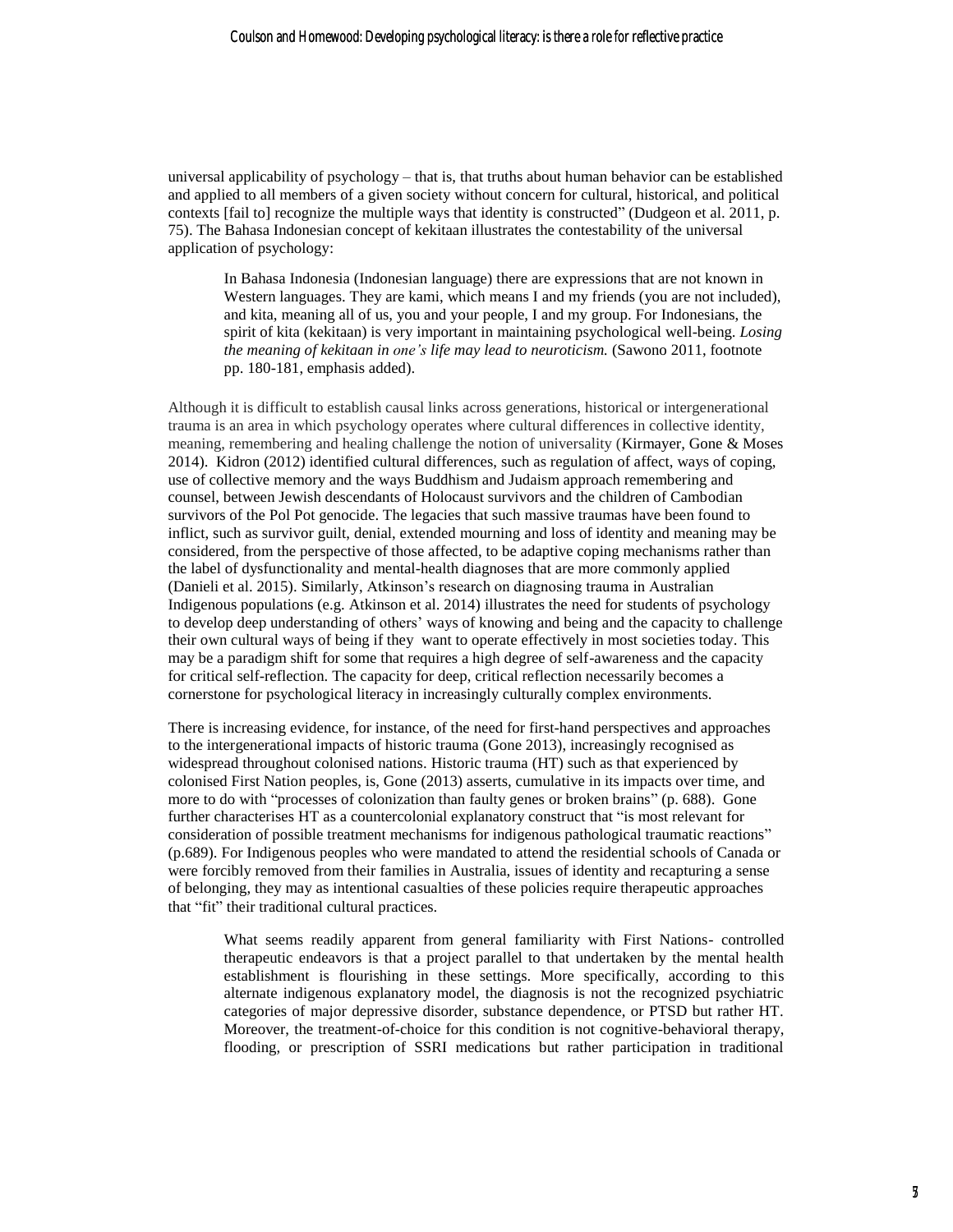cultural practices. Finally, the purported explanation for change is not habituation, cognitive reframing, or unmediated alterations in brain chemistry, but rather spiritual transformations and accompanying shifts in collective identity, purpose, and meaningmaking (Gone 2013, p. 697).

Indigenous approaches such as those described above may, at best, be disconcerting to non-Indigenous students, and may even generate hostility and teacher or student resistance to learning about these concepts (Hollinsworth 2014). The contestable concepts of white supremacy and unearned white privilege may at first give rise to assertions of colour blindness and be met with resistance; this can be challenging for educators to overcome. Reflective attention to student discomfort while not "privileging, or paying attention to, the hurt feelings of the dominant culture" (Ranzjin and McConnachie 2013, p. 449) and thus reinforcing unearned privilege is a demanding teaching task. Generating classroom discussion of the ethical, historical and social considerations inherent in the value-laden concepts of earned and unearned privilege may be useful for defusing and refocusing the emotional responses into critical reflection of the concepts.

Privilege as a concept can be difficult for the privileged to grasp, particularly if they feel "disadvantaged or marginalised by disability, class, gender, sexuality, age or other structural and social factors" (Hollinsworth 2014, p.13), first discussed by Freire in his seminal work *Pedagogy of the oppressed* (1972).

What is also not often recognised is that a person's view of their relationship to a subject or practice depends on their position, not only in a spatial sense, for example where they live, work, the communities they are part of, but also in more general terms including their cultural values and what is normal to them, and in a metaphoric sense according to their willingness to question their outlook on the issues at hand. There is also the issue that how a person chooses to critically reflect, and what they critically reflect on, is likely to change over time and in response to the circumstances they are working and living within (Smith 2011, pp. 215-216).

The psychological literacies of cultural competence and respect for diversity, as illustrated by this brief discussion, are complex, multi-faceted concepts. In practice, they require high levels of critical self-awareness, reflexivity and the capacity to understand others' experiences of the world as different to one's own. What contribution therefore may reflective practice make to the development of psychological literacy?

#### **Evidence for the Efficacy of Reflective Practice**

Establishing empirical evidence for the benefits of reflective practice has been described as a "wicked" issue (after Rittel & Webber 1973) because it is "neither easily nor universally defined, comprised of a high degree of complexity, offering many possible approaches, and lacking clear causal pathways and solutions" (Harvey et al. 2010, p.140). The absence of an agreed definition for reflection and the diverse approaches in the literature are symptomatic of this complexity, yet the contribution of reflection to learning and professional practice is widely discussed in the literature, with at least 37 academic disciplines reporting the use of reflective journals for learning in higher education (Moon 2004). This seemingly large number is likely to be only a proportion of the disciplines that use reflective practices due to variations in terminology. Related terms used in the literature include critical thinking, higher-order thinking, reflexivity, analysis, review, evaluation, contemplative practice, meditation, consideration, deliberation, felt knowing, scrutiny,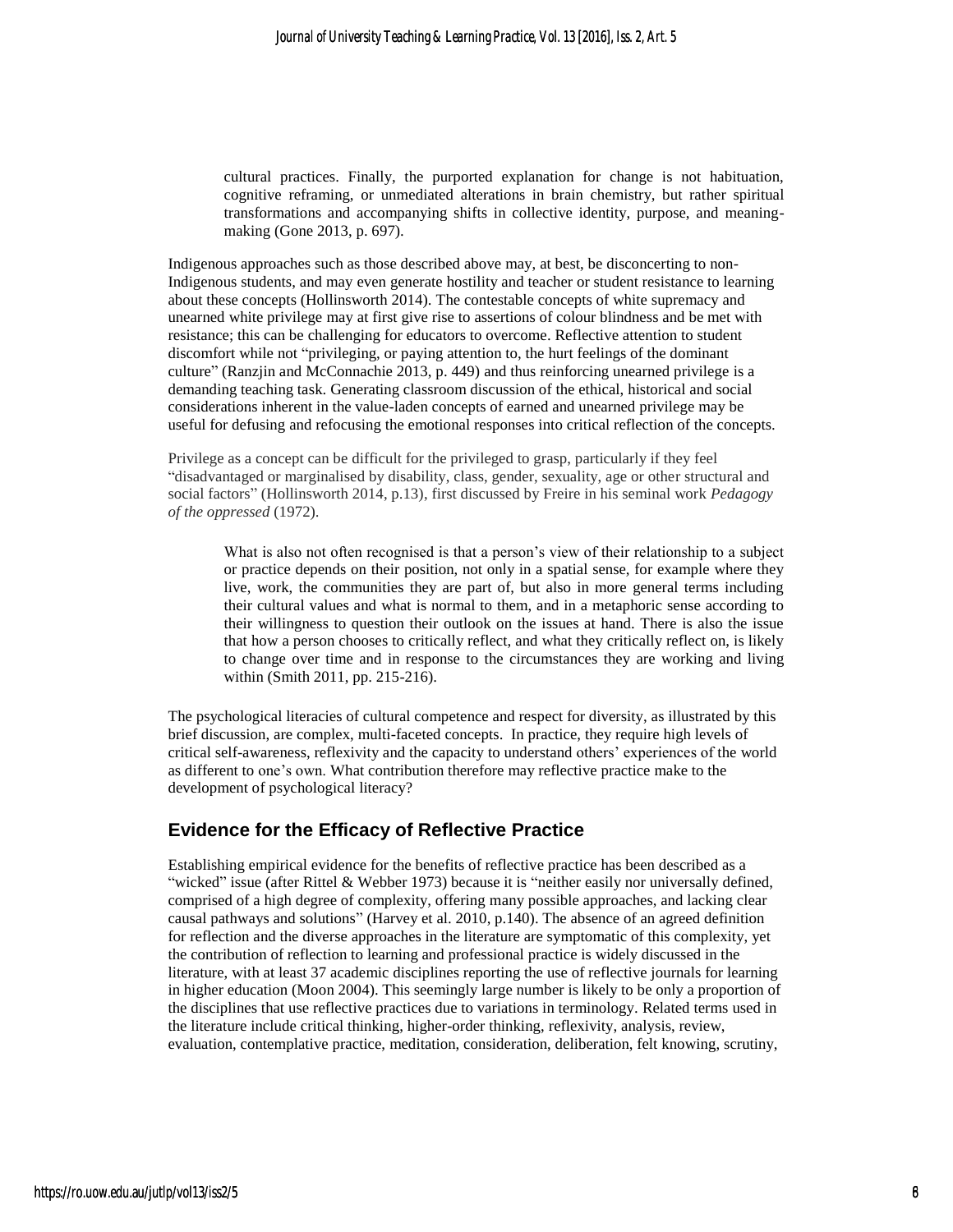assessment, investigation, examination, rationalisation, introspection, interpretation and metacognition, illustrating the breadth of approaches to reflection.

Over 600 articles on reflective practice for health professionals alone were identified in a literature review conducted by Mann, Gordon and Macleod (2009 p. 600), with as few as 29 classified as empirical studies. A review of more than 60 studies into reflective practice for learning through experience (Harvey et al. 2010) found that although there was limited empirical evidence to link reflection to learning outcomes, its widespread practice and application, particularly in the practice-based disciplines of medicine, nursing, social work, occupational therapy, law, education and management, would indicate evidence for the value of reflection from the perspectives of practice and professional judgement or felt knowing (Walkerden 2009).

The Australian Psychological Society (APS) appears to have exercised professional judgement in determining that self-reflection is a competency required for *evidence-based practice* to ensure that psychologists "understand how their own characteristics, values, and context interact with those of the patient" (2005 p.2). Self-reflection is also embedded in the Code of Ethics of the British Psychological Society (BPS 2009) and detailed in the American Psychological Association (APA 2007) through requirements that psychologists "strive to be aware of the possible effect of their own physical and mental health on their ability to practice competently" (p.16), "consistently monitor their professional functioning" (p.17) and are "aware of their own biases, limits to their objectivity, [and] identify and avoid potential conflicts of interest" (p.26).

A brief scan of the literature related to the application of reflection in psychology identified its practice in educational psychology (Paris & Winograd 2003), sport and exercise psychology (Anderson, Knowles & Gilbourne 2004; Lavallee, 2007), community psychology (Bishop et al. 2002), school psychology (DET n.d.), focusing-oriented psychotherapeutic research (Hendricks 2001), social psychology (Miller 1997), higher-education curricula for disaster psychology (Quevillon 2012), counselling and organisational psychology (SoE 2012), ethical psychological practice (Tjeltveit & Gottlieb 2012) and professional accreditation and practice (APA 2005; APS 2007; BPS 2009).

Extending the approach to reflective practice beyond critical thinking and written reflection to the integrative or ecological approach discussed earlier provides further evidence for the practice of reflection. Cognitive and emotional functioning has been found to benefit from creative and contemplative approaches to reflection including dance, music, art, dreams, micro-blogging, photography, storytelling, meditation, mindfulness, focusing and felt knowing (Harvey et al. 2012). There are indications, for instance, that creative reflection such as art-making may stimulate the executive functions of the pre-frontal cortex that include working memory, attention, choice and control of emotions (Hass-Cohen & Carr 2008); similarly, dance has been recognised for its transformative contribution to the exploration of emotional experience, development of key cognitive processes and expression of concepts not readily communicated through written or verbal methods (Harvey 1989; Reason 2010; Winters 2008).

Contemplative practices such as mindfulness have been found to affect areas of the brain that contribute positively to enhanced cognitive and academic performance, mental health, psychological wellbeing and the development of the whole person (Davidson et al. 2003; Farb et al. 2007; Kabat-Zinn 2003; Shapiro, Brown & Astin 2008; Siegel 2007), and to foster processspecific learning and brain plasticity (Slagter, Davidson & Lutz 2011). There is evidence that mindfulness-based stress reduction (MBSR) and mindfulness-based cognitive therapy (MBCT) lead to improvements in psychological health, with MBSR associated with increases in brain-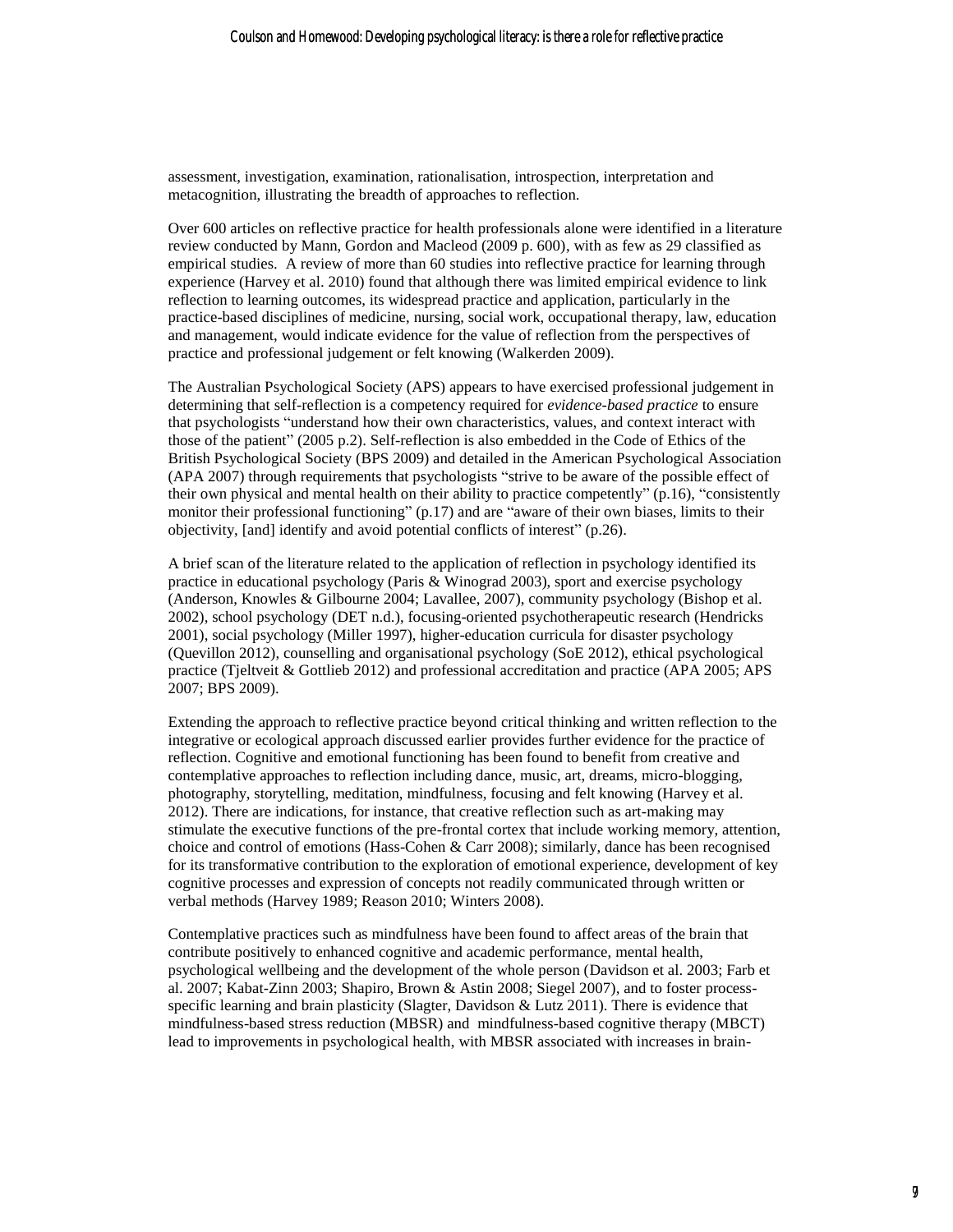matter density in "regions involved in learning and memory processes, emotion regulation, selfreferential processing, and perspective taking" (Hölzel 2011, p. 36). It seems therefore, that psychology's own programs may be used to develop the capacity for psychological literacy.

While there is a growing body of evidence for the wide-ranging benefits of reflective practice, the discipline of psychology is well positioned to appreciate the challenges associated, for instance, with incorporating first-person data into cognitive neuroscience and to recognise that the mind and consciousness need to be understood beyond purely neurological functioning. Psychologists' own processes have a contribution to make in understanding such complexities.

The literature indicates many potential benefits for the introduction of reflective practice to students of psychology. Reflective practice has been linked to academic and lifelong learning (Davidson et al. 2003; Harvey et al. 2010); the development of higher-order cognitive skills (Billet 2009; Paris & Winograd 2003; Slagter, Davidson & Lutz 2011); and personal development in areas such as self-awareness, emotional development and affective learning (Hölzel et al. 2011; Lieberman 2008). Self-reflection is considered to be a requirement for evidence-based ethical decision-making (APA 2005) and for the professional practice of psychology (APS 2007; BPS 2009; Tjeltveit & Gottieb 2012). Self-reflection, self-assessment, careful ethical reflection, ongoing awareness, balance and self-care are said to contribute to the development of clinical practice (Tjeltveit & Gottlieb 2012). Reflection is integral to clinical inquiry (Polkinghorne 2000), and is embedded in the action research cycle (Kemmis & McTaggart 1988).

#### **The Challenge of Introducing Reflective Practice into the Psychology Curriculum**

The introduction of reflective practice into the psychology curriculum necessarily requires careful thought and research. Learning and teaching reflective practice may be complex and confusing, with the diversity of approaches to reflective practice and its teaching posing the risk of focusing the learning "on the technique itself rather than on the broader intended purpose or outcomes of critical reflection" (Smith 2011, p. 215).

Students may become overly critical of their performance rather than develop a balanced critical perspective, potentially leading to barriers to learning and distorted perceptions. A common drawback of using personal forms of critical reflection is that critical reflectors may "slide into self-conscious cynicism, isolated thinking and self-absorption" (Smith 2011, p. 215). Critical reflection can be demanding in its requirement to be mindful and to reflexively review one's thoughts and conditioning, which require time, skill and intention to undertake effectively.

While not all students may at first appear to be innately reflective, they can be supported to learn to reflect through strategic scaffolding (Larrivee 2008; Moon 2004) integrated into the curriculum (Boud & Knights 1996; McNamara & Field 2007) and inclusive in its diversity. Biggs and Tang (2007) identified that not all students are deep learners in all contexts, hence the value of using the cognitive and creative approaches to reflective practice discussed earlier. Introducing reflection into the psychology curriculum will require more than assigning reflective journals, the assessment of which is considered contestable for ethical and pedagogical reasons (Stewart & Richardson 2000). To assist the process, the next section examines the practical learnings arising from the introduction of reflective practice into the first-year psychology curriculum at a large Australian university.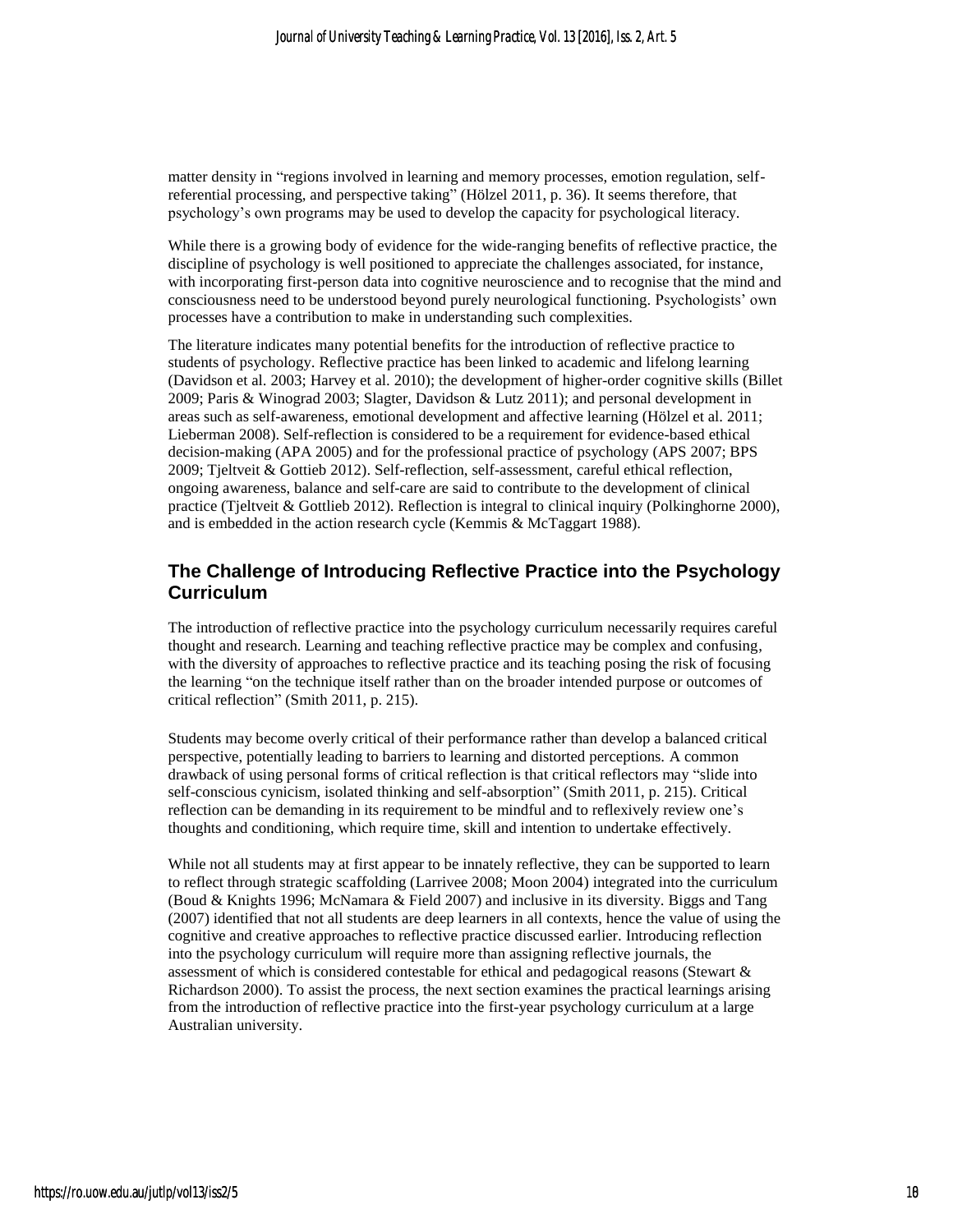Four main forms and domains of critical reflection were identified by Smith (2011) from the literature as useful for teaching students to use reflective techniques: personal, involving thoughts and actions; interpersonal, through interactions with others; contextual, applying concepts, theories and methods; and critical, considering political, ethical and social contexts. An integrative approach to reflection acknowledges the strengths of diverse approaches (Taylor 2008) by drawing from the range of reflective processes to provide a diversity of contextualised reflective practices. Interconnections and interrelationships (ecology) between the curriculum, learning context and learner needs are considerations of this approach. Students who in some circumstances struggle to reflect – by using, for example, a singularly cognitive approach – may respond by starting with a creative reflective activity or a somatic or embodied reflective activity before moving to the cognitive activity.

A model for integrating reflection into the curriculum, offered by Harvey et al. (2010, p. 146), outlines considerations of intent, expectations and authenticity for deciding which reflective approach to introduce. Numerous studies, primarily involving student self-efficacy reporting, outline suggestions and processes for scaffolding reflection; these include Bain et al. (2002); Correia and Bleicher (2008); Kreber and Castleden (2009). A framework for scaffolding the development of reflection skills for experience-based learning that was proposed by Coulson and Harvey (2013) outlines specific scaffolding goals for each of four learning phases: learning to reflect, reflection for action, reflection in action and reflection on action; these are of relevance to the development and application of psychological literacy.

## **Introducing Reflective Practice into the Psychology Curriculum – a Case Study**

The temporary appointment of a new first-year coordinator presented an opportunity to trial the introduction of reflective practice into the psychology curriculum at a large Sydney university during the summer semester of 2012-2013. The Associate Dean, Learning and Teaching of the Faculty of Human Sciences requested the assistance of the university's Reflection Learning Circle to provide learning and teaching resources to support the trial, and provided support to the sessional academic who was to trial teaching reflection to first-year psychology students. Although the trial did not specifically address or measure the development of psychological literacy and cultural competence through the introduction of reflective practice, there was evidence of increased depth of student reflection from regular reflection on learning. The trial was included in this paper for the insight it can provide for academics seeking to introduce reflective practice into the psychology curriculum.

The Reflection Learning Circle, a multi-disciplinary group of advocates for reflective practice, provided numerous resources; these included a background paper that used discipline-specific information to situate reflective practice within a psychology context, a reflection handbook for teachers and online reflection modules for both students and teachers (Table 1). Resources included examples of scaffolded reflection tools, videos of academics sharing their experiences of teaching reflection and students discussing the value of reflective practice to their learning, case studies from other disciplines, a debriefing guide and sample assessment rubrics.

| Sample online module | The sample module provided one basic example of how items from<br>the learning and teaching matrix were selected to create a module<br>of study for students. |
|----------------------|---------------------------------------------------------------------------------------------------------------------------------------------------------------|
|                      | The example was only one suggested path through the content, with                                                                                             |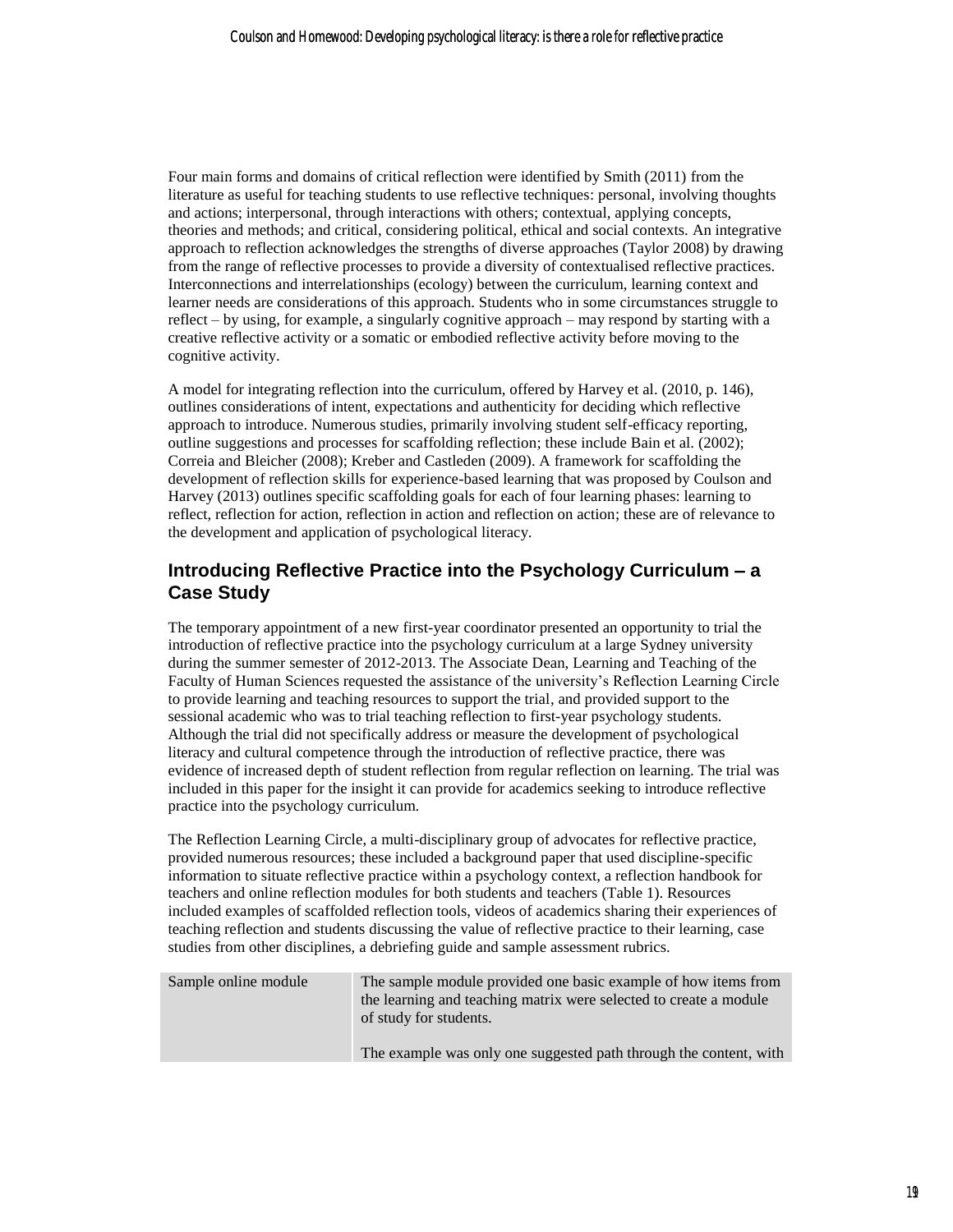|                                 | flexible options available to modify session times, their order and<br>the learning activities they incorporated.                                                                                                                            |
|---------------------------------|----------------------------------------------------------------------------------------------------------------------------------------------------------------------------------------------------------------------------------------------|
| Learning and teaching<br>matrix | The matrix provided detail for the reflection module. The learning<br>outcomes to be addressed by the module were identified, and the<br>content specified. Learning and teaching activities were suggested<br>and supported with resources. |
|                                 | Content from the matrix was incorporated into the sample module,<br>with the option of adding and/or substituting content.                                                                                                                   |
| Module notes                    | Succinct student notes were provided.                                                                                                                                                                                                        |
| Supplementary resources         | The resources identified in the matrix provided the pedagogical and<br>theoretical underpinnings and details that supported the module.                                                                                                      |
|                                 | The resources provided depth and breadth to the issues covered by<br>the module.                                                                                                                                                             |
| Module evaluation survey        | To support the quality-assurance cycle, a brief student evaluation<br>survey was provided. Feedback was encouraged from both students<br>and academics on what had been successful and how the module<br>could be improved.                  |

#### **Table 1. Online reflection module – teacher resources**

#### *Lessons learnt from the trial*

Learnings from the trial were identified during an interview that the members of the Reflection Learning Circle conducted with the subject convenor on 30 April 2013. The convenor found that the background paper established a *legitimate role for reflection* by situating it within the context of the requirements for ethical and professional psychological practice set by the American, British and Australian psychology governing bodies; this was new information for him. The paper, by providing discipline-specific information on the evidence for and role of reflection for psychology, was "really useful in reaching out to academics". "I liked that it was specific to psychology and referred to the APA guidelines. I could make it apply to the class, as part of professional practice" (sessional subject convenor, personal communication 30 April 2013). We have incorporated the key information from the background paper into this paper so that those considering introducing reflective practice to the psychology curriculum may find it useful in setting a context and role for the practice.

*Distributed leadership* (Jones et al. 2012) was an important factor in supporting and empowering a new subject convenor to take a risk in introducing reflection, particularly when he was unfamiliar with reflective practice himself. Providing the convenor with learning and teaching materials enabled him to develop his understanding of reflection and take a leadership role in introducing reflective practices to his students. The leadership and support of a senior colleague in creating the opportunity and commissioning resources provided formal legitimacy for the trial and contributed to its success.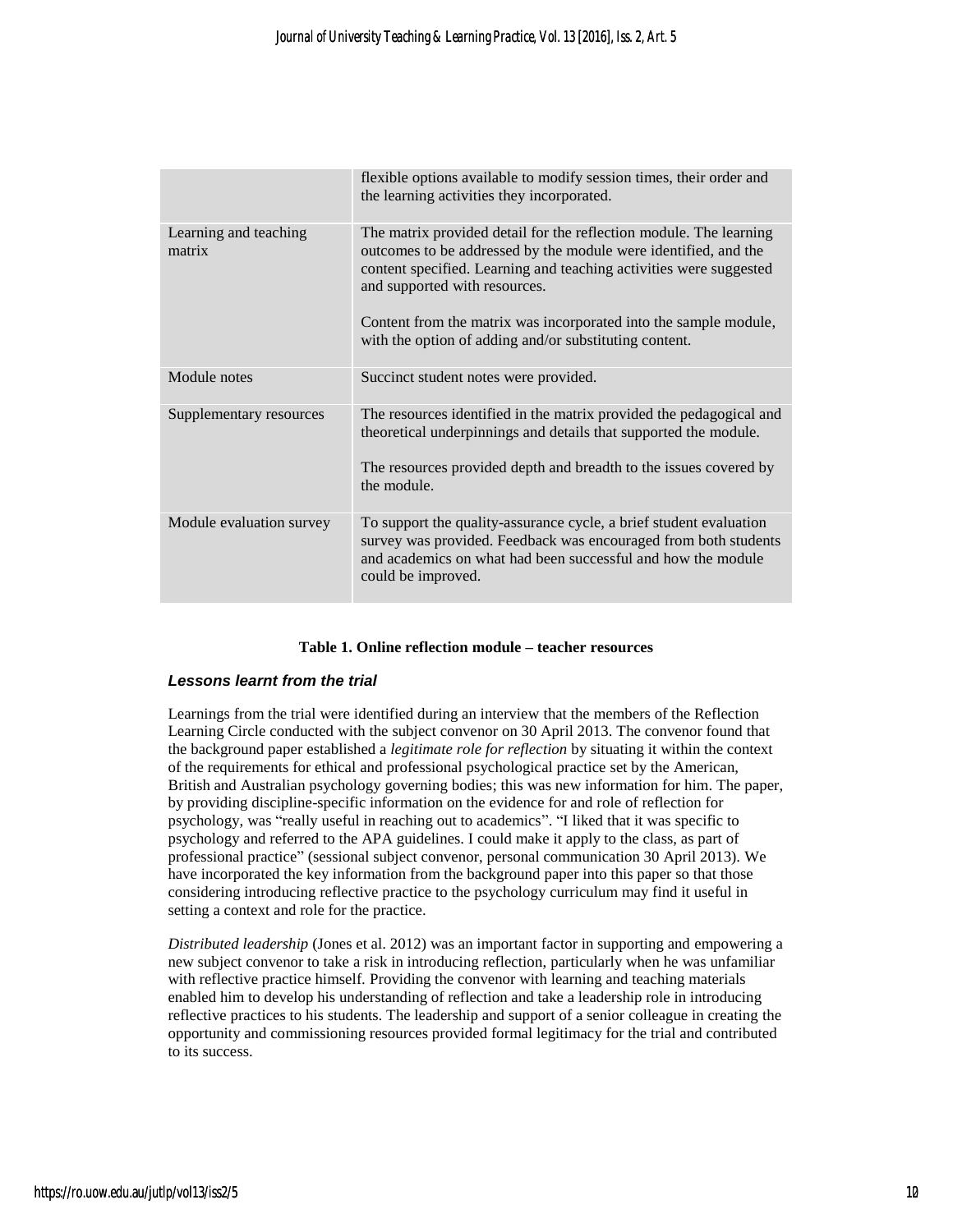The support of a senior colleague was essential in ensuring that sufficient *financial and time resources* were allocated to pay the convenor to learn how to reflect, to have time to familiarise himself with the resources and to structure a scaffolded approach to teaching reflection to his students. Teachers may need to learn to reflect or to familiarise themselves with the wide range of reflective tools and scaffolding practices before they can effectively introduce reflection into the curriculum (Coulson & Harvey 2013).

*High-quality, specific and flexible learning and teaching resources* were provided in an online format to support the effective introduction of reflection to students and teachers. Feedback from the convenor was positive and constructive in pointing out the need to be realistic about the student workloads when adding activities outside classroom time:

There was a lot I liked. I liked the intentional way of bringing reflection into a course.

The teaching module gave me a better idea how reflection had been used by other academics.

The example activities were a good starting point. I liked that they went from basic to advanced and from a student perspective they were straightforward.

The students were engaged with the in-class activities, but fewer went through the module. There is an enormous workload for S3 [summer session] students so the extra work in the module may be too much.

A few students evaluated the module and they commented that reflection was useful, new, novel.

It is useful to shape the content to course content, e.g. stop and reflect throughout the class.

There is instrumental value in the teacher [regularly] communicating the value of reflection to [the students] (sessional subject convenor, personal communication 30 April 2013).

Regular reflective practice combined with questions on authentic issues related to the curriculum and professional practice, such as those used in this trial, have been found to support the development of reflective skills (Bain et al. 2002). This approach offers the double benefit of developing psychological literacy through learning to reflect on psychology-related issues.

*Scaffolding* the introduction of reflection for the teacher and students was found to be important in developing the confidence and competence of the teacher and students alike. An experienced researcher and teacher of reflection provided the convenor with scaffolded guidance and introduction to the reflection module, and introduced reflection to the students early in the trial. The convenor scaffolded the introduction of reflective practices on a weekly basis, starting with simple activities and building to more-complex reflective practices over time. He also consistently reinforced the value of reflection and how it could be useful to students in their psychological practice, and observed their progress in developing reflective practice. "I reviewed student reflections for in depth responses. Over the weeks their insight improved" (sessional subject convenor, personal communication 30 April 2013). This progressive development of reflective depth and insight after "timely scaffolding and provision of strategic teaching interventions" (Coulson & Harvey 2013, p. 403) has also been noted by Moon (2004) and Larrivee (2008). Deep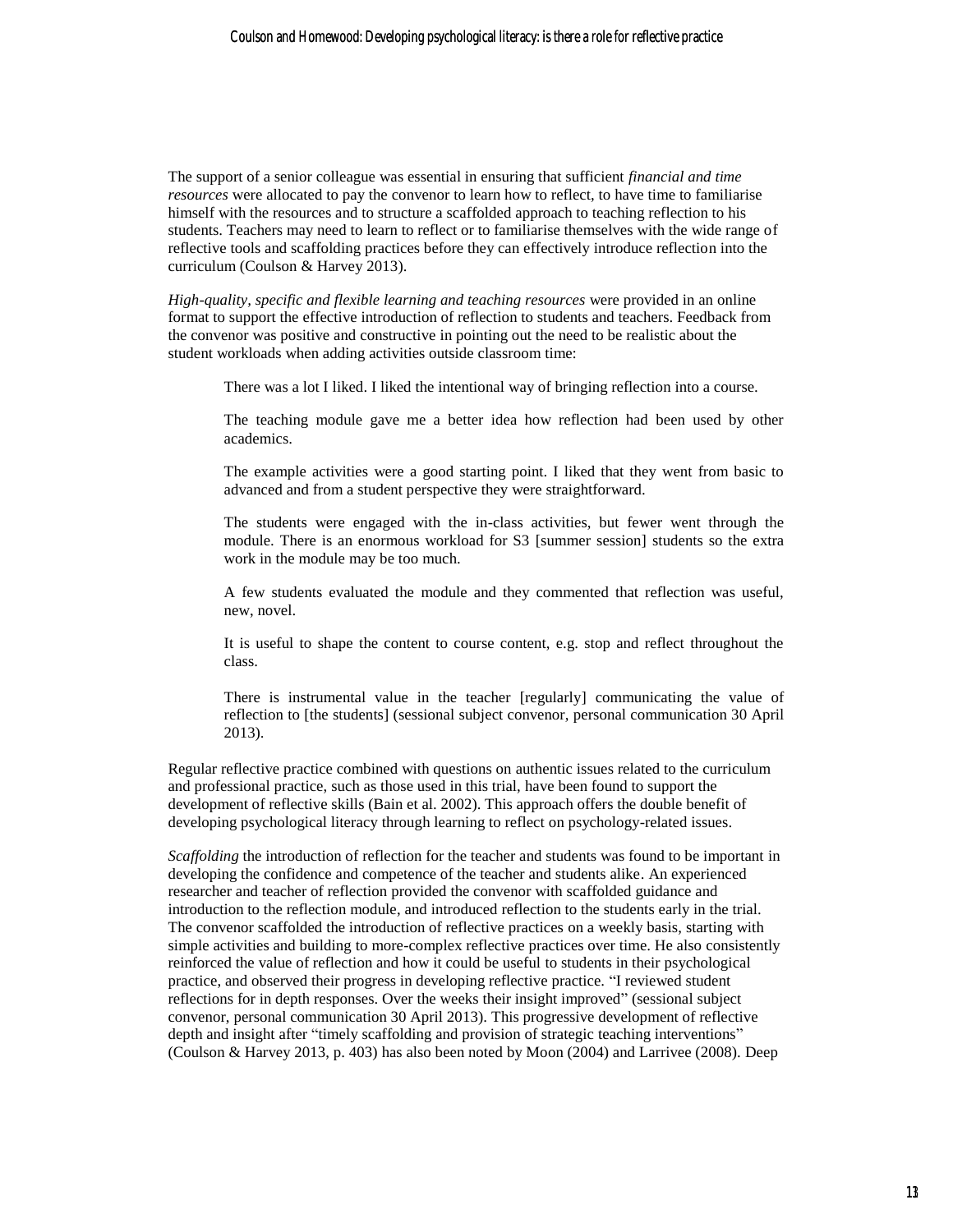reflection is a necessary component of critical reflection, that has "most consensus in the literature as a level of reflection examining ethical, social, and political consequences of one's practice" (Larrivee 2008, p. 343).

Although this was a small, one-off trial, the findings point to practical steps that can be taken to create conditions for the effective introduction of reflective practice into the psychology curriculum.

## **Conclusion**

This paper, in exploring psychological literacy in the context of developing reflexive selfawareness and cultural competence, has identified a potential role for reflective practice in the psychological curriculum. Incorporating the teaching of a range of reflective practices into the psychology curriculum has been shown to support students in learning (Eyler 2002) and developing psychological literacy and the capacity to transfer their learning into the complex social and cultural environments in which psychology now operates. Although reflection is a "wicked" issue, not easily defined and lacking substantial empirical evidence, the significant anecdotal evidence and widespread professional practice, as reported in the higher-education literature, would indicate its efficacy for the development of psychological literacy.

Reflection would appear to be of relevance to the undergraduate psychology curriculum for its contribution to academic and lifelong learning; development of high-level cognitive, emotional and metacognitive functions; development of cultural competence and capacity for insight into cultural complexity, agency, self-regulation, memory and consciousness; professional, ethical and clinical practice; and the many therapeutic contributions, including emotion regulation and selfawareness.

The introduction of reflective practice into the psychology curriculum may best be achieved through alignment of intent and expectations with strategic scaffolding that uses authentic learning experiences; this scaffolding can support students in moving beyond their social and cultural conditioning, and often unknowing privilege, to question and adapt their practice to changing needs and environments. Reflective practice may be used to support the adaptive application of psychological literacy, and therefore the adaptation of psychological literacy to changing personal, social and cultural perspectives and identities.

#### **Acknowledgements**

The authors thank members of the Australian Indigenous Psychology Education Project and Mr. Babucarr Sowe for their helpful discussions.

#### **References**

American Psychological Association (APA) 2005, *Policy statement on evidence-based practice in psychology*. Viewed 15 October 2015, Australian Psychological Society, http://www.psychology.org.au/publications/inpsych/apa/.

Anderson, A G, Knowles, Z & Gilbourne, D 2004. Reflective practice for sport psychologists: Concepts, models, practical implications and thoughts on dissemination. *Sport Psychologist,* 18, pp. 188-203.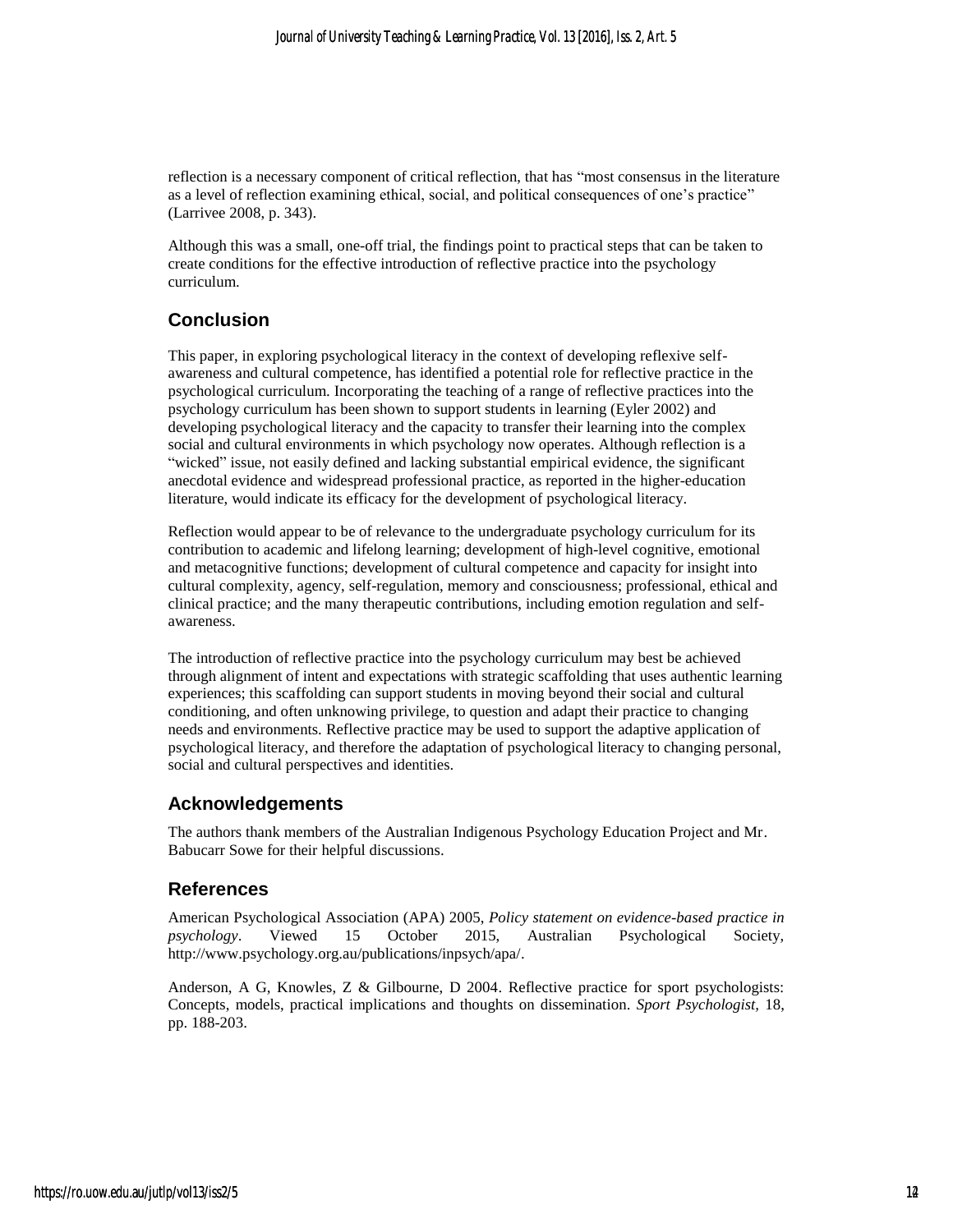Atkinson, J, Nelson, J, Brooks, R, Atkinson, C & Ryan, K 2014. Addressing individual and community transgenerational trauma. Viewed 10 November 2015. community transgenerational trauma. Viewed 10 November 2015, http://aboriginal.telethonkids.org.au/media/673986/wt-part-4-chapt-17-final.pdf.

Australian Psychological Society (APS) 2007. *Code of ethics.* APS. Viewed 15 October 2015, http://www.psychology.org.au/.

Bain, J D, Mills, C, Ballantyne, R & Packer, J 2002. Developing reflection on practice through journal writing: Impacts of variations in the focus and level of feedback. *Teachers and Teaching, Theory and Practice,* 8, pp. 171-96.

Biggs, J & Tang, C 2007. *Teaching for quality learning at university* (3rd ed.). McGraw-Hill, Berkshire, UK.

Billett, S 2009. *Developing agentic professionals through practice-based pedagogies: Final report.* Prepared for the ALTC Associate Fellowship. Viewed 15 October 2015, Office for Learning and Teaching, http://www.olt.gov.au/resource-developing-agentic-professionals-griffith-2009.

Bishop, J, Sonn, C C, Drew, N M & Contos, N E 2002. The evolution of epistemology and concepts in an iterative-generative reflective practice: The importance of small differences. *American Journal of Community Psychology,* 30, pp. 493-510.

Blasco, M 2012. On reflection: Is reflexivity necessarily beneficial in intercultural education? *Intercultural Education,* 23(6), pp. 475-489.

Boneau, C A 1990. Psychological literacy: a first approximation. *American Psychologist, Teaching of Psychology*, 45(7), pp. 891-900.

Boud, D, Keogh, R, & Walker, D (eds.) 1985. *Reflection: Turning experience into learning*. Kogan Page, London.

Boud, D & Knights, S 1996. Course design for reflective practice. In Gould, N & Taylor, I (eds.), *Reflective learning for social work: Research, theory and practice.* Arena, Aldershot, UK, pp. 23- 34.

British Psychological Society (BPS) 2009. *Code of Ethics and Conduct.* Viewed 15 October 2015, http://www.bps.org.uk/sites/default/files/documents/code\_of\_ethics\_and\_conduct.pdf.

Brookfield, S 1995. *Becoming a Critically Reflective Teacher.* Jossey-Bass, San Francisco.

Correia, M G & Bleicher, R E 2008. Making connections to teach reflection. *Michigan Journal of Community Service Learning*, Spring, pp. 41-49.

Chakkarath, P 2010. Stereotypes in social psychology: The "West-East" differentiation as a reflection of Western traditions of thought. *National Academy of Psychology (NAOP) India Psychological Studies*, 55, pp. 18-25. doi: 10.1007/s12646-010-0002-9.

Christopher, M S 2009. Mindfulness in Thailand and the United States: A case of apples vs. oranges. *Journal of Clinical Psychology,* 65(6), pp. 590-612.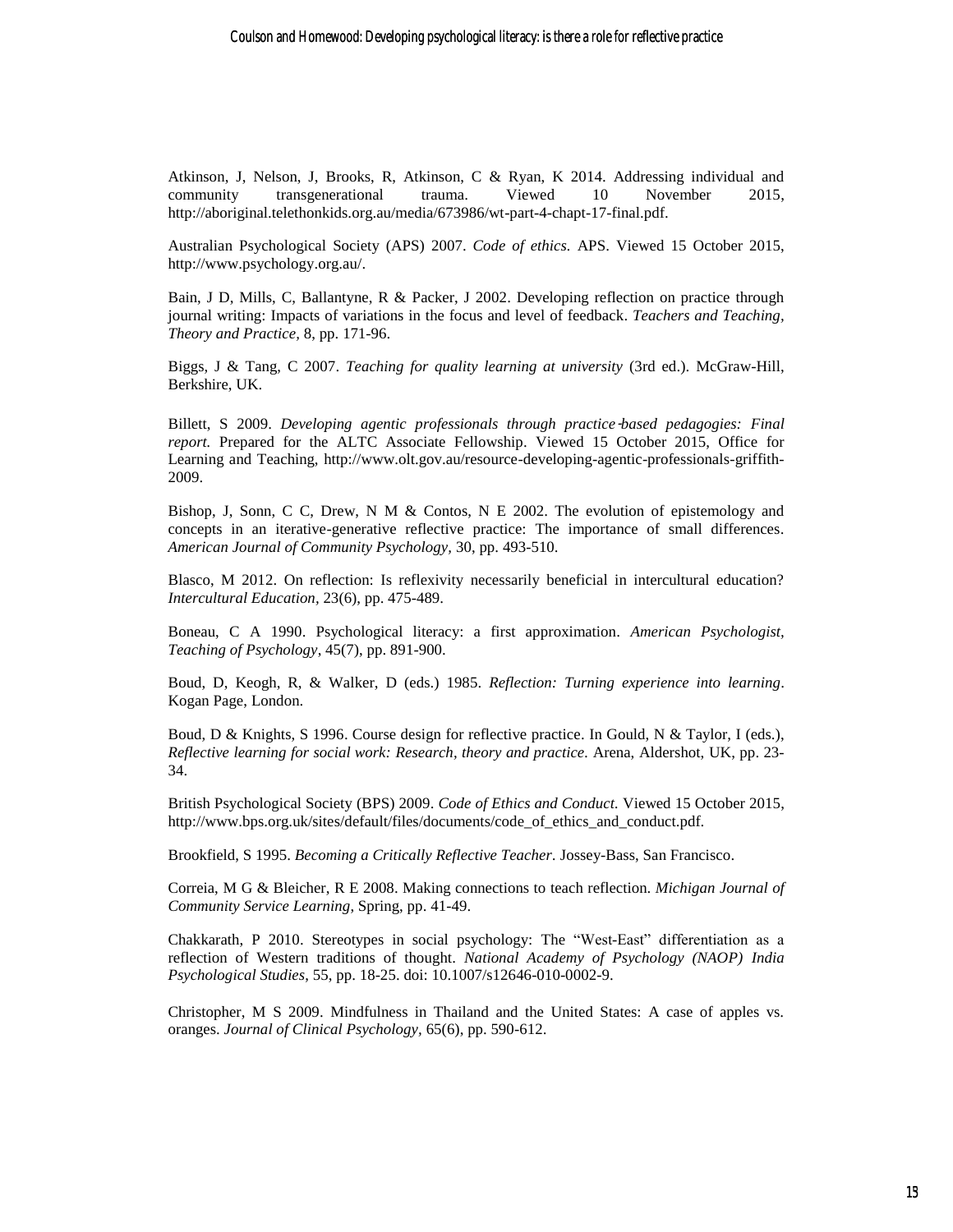Coulson, D & Harvey, M 2013. Scaffolding student reflection for experience-based learning: A framework. *Teaching in Higher Education,* 18(4), pp. 401-413.

Cranney, J & Dunn, D S 2011. Psychological literacy and the psychologically literate citizen: New frontiers for global discipline. In Cranney, J & Dunn, D S (eds.), *The psychologically literate citizen: Foundations and global perspectives*. Oxford University Press, New York.

Danieli, Y, Norris, F H, Lindert, J, Paisner, V, Engdahl, B & Richter, J 2015. Danieli inventory of multigenerational legacies of trauma, part 1: Survivors' posttrauma adaptational styles in their children's eyes. *Journal of Psychiatric Research*, 68, pp. 167-175. , Viewed 5 November 2015, Science Direct.

Davidson, R J, Kabat-Zinn, J, Schumacher, M, Rosenkranz, M et al. 2003. Alterations in brain and immune function produced by mindfulness meditation. *Psychosomatic Medicine,* 65, pp. 564-570.

Department of Education and Training, Western Australia n.d. *Competency framework for school psychologists.* DET, East Perth,WA.

Dewey, J 1933. *How we think: A restatement of the relation of reflective thinking to the educative process.* Heath, Boston.

Dudgeon, P, Darlaston-Jones, D & Clark, Y 2011. Changing the lens: Indigenous perspectives on psychological literacy. In Cranney, J & Dunn, D S (eds.), *The psychologically literate citizen: Foundations and global perspectives*. Oxford University Press, New York.

Dunn, D S, Cautin, R L & Gurung, R A R 2011. Curriculum matters: structure, content, and psychological literacy. In Cranney, J & Dunn, D S (eds.), *The psychologically literate citizen: Foundations and global perspectives.* Oxford University Press, New York.

Farb, N A S, Segal, Z V, Mayberg, H, Bean, J, McKeon, D, Fatima, Z & Anderson, A K 2007. Attending to the present: mindfulness meditation reveals distinct neural modes of self-reference. *Social Cognitive and Affective Neuroscience,* 2, pp. 313-322.

Eyler, J S 2002. Reflection: Linking service learning – linking students and communities. *Journal of Social Issues,* 58(3), pp. 517-534.

Flanagan, J C 1954. The critical incident technique. *Psychological Bulletin*, 51, pp. 327-358.

Freire, P 1972. *Pedagogy of the oppressed*, Ramos, M B (trans.). Penguin, Harmondsworth, UK.

Gendlin, E T 1968. The experiential response. In Hammer, E F (ed.), *Use of interpretation in treatment: Technique and art*, Grune and Stratton, NY, pp. 208‑227.

Gone, J P 2013. Redressing First Nations historical trauma: theorizing mechanisms for indigenous culture as mental health treatment. *Transcultural Psychiatry* 50, pp. 683-706.

Halonen, J S, Dunn, D S, Baker, S & McCarthy, M. Departmental program approaches for educating psychologically literate citizens. in Cranney, J & Dunn, D S (eds.), *The psychologically literate citizen: Foundations and global perspectives,* Oxford University Press, New York.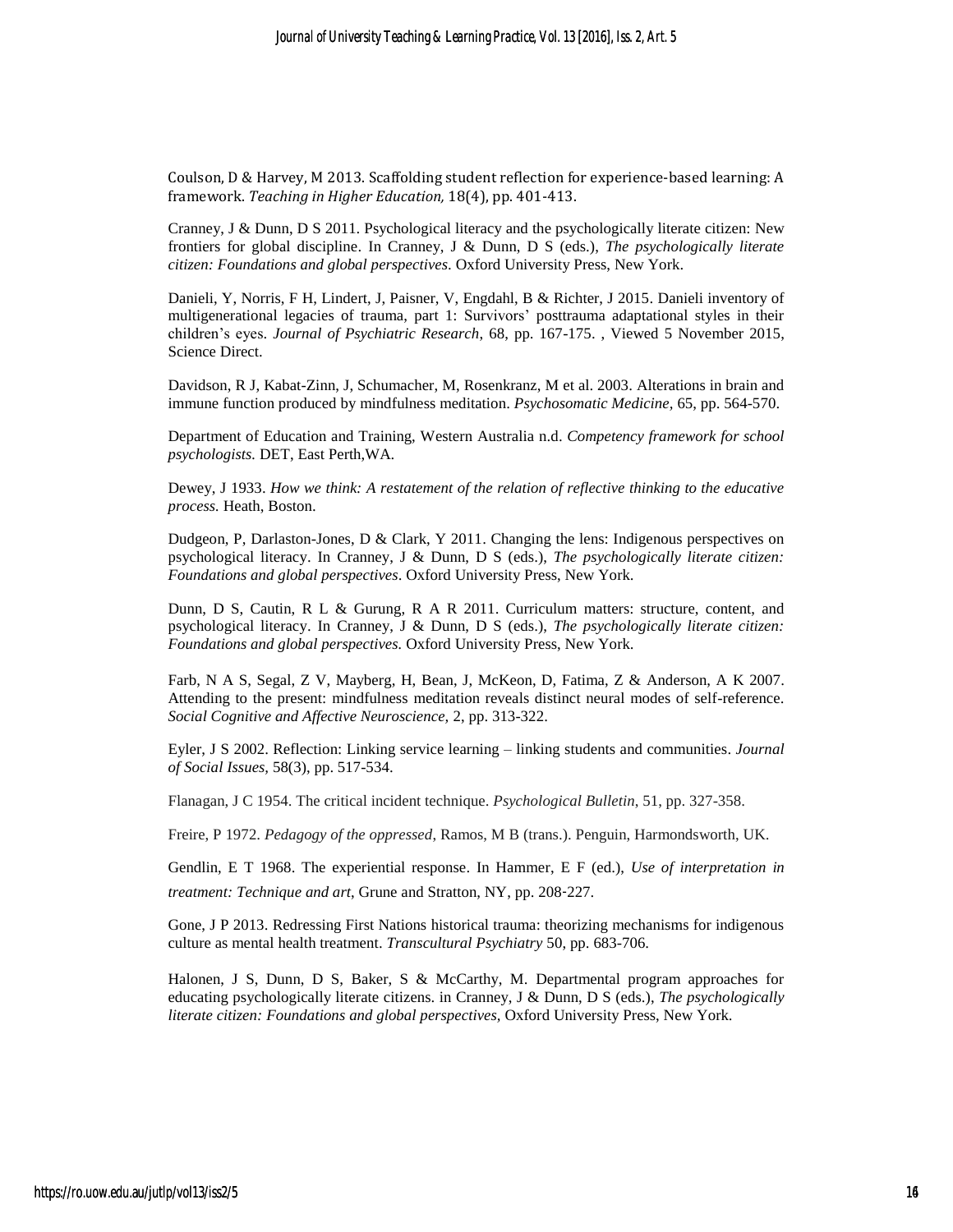Halpern, D F (ed.) 2010. *Undergraduate education in psychology: A blueprint for the future of the discipline*. APA, Washington DC. Viewed 3 November 2015, psycBOOKS, http://dx.doi.org/10.1037/12063-001.

Hollinsworth, D 2014. Unsettling Australian settler supremacy: Combating resistance in University Aboriginal studies. *Race, Ethnicity and Education*. Viewed 6 September 2015, http://dx.doi.org/10.1080/13613324.2014.911166.

Harvey, S 1989. Creative arts therapies in the classroom: A study of cognitive, emotional and motivational changes. *American Journal of Dance Therapy,* 11, pp. 85-100.

Harvey, M, Baker, M, Bosanquet, A, Coulson, D, Semple, A-L & Warren, V 2012. Moving beyond the diary: Innovation in design and delivery of reflection. Proceedings of the Australian Collaborative Education Network Conference, *Collaborative education: Investing in the future,* 29 October-2 November 2012, Geelong, VIC. Viewed 15 October 2015, http://acen.edu.au/pastconference-proceedings/.

Harvey, M, Coulson, D, Mackaway, J & Winchester-Seeto, T 2010. Aligning reflection in the cooperative education curriculum. *Asia-Pacific Journal of Cooperative Education,* 3, pp. 137-152.

Hass-Cohen, N & Carr, R (eds.) 2008. *Art therapy and clinical neuroscience.* Jessica Kingsley, London.

Hendricks, M N 2001. Focusing-oriented/experiential psychotherapy. In Cain, D & Seeman, J (eds.), *Humanistic psychotherapy: Handbook of research and practice,* American Psychological Association. Viewed 15 October 2015, http://www.focusing.org/research\_basis.html#Focusing%20and%20Psychotherapy.

Hollinsworth, D 2014. Insettling Australian settler supremacy: Combating resistance in university Aboriginal studies. *Race, Ethnicity and Education*. Viewed 6 September 2015, http://dx.doi.org/10.1080/13613324.2014.911166.

Hölzel, B K, Carmody, J, Vangel, M, Congleton, M, Yerramsetti, S M, Gard, T & Lazar, S W 2011. Mindfulness practice leads to increases in regional brain gray matter density. *Psychiatry Research: Neuroimaging,* 191, January 2011, pp. 36-43.

Jones, S, Lefoe, G, Harvey, M & Ryland, K 2012. Distributed leadership: A collaborative framework for academics, executives and professionals in higher education. *Journal of Higher Education Policy and Management*, 34, pp. 67-78.

Kabat-Zinn, J 2003. Mindfulness-based interventions in context: Past, present, and future. *Clinical Psychology: Science & Practice*, 10, pp. 144-156.

Karandashev, V 2011. Psychological literacy goals in psychology teaching in Russian education. In Cranney, J & Dunn, D S (eds.), *The psychologically literate citizen: Foundations and global perspectives.* Oxford University Press, New York.

Kemmis, S & McTaggart, R 1988. *The Action Research Planner* (3rd ed.). Deakin University, Geelong, VIC.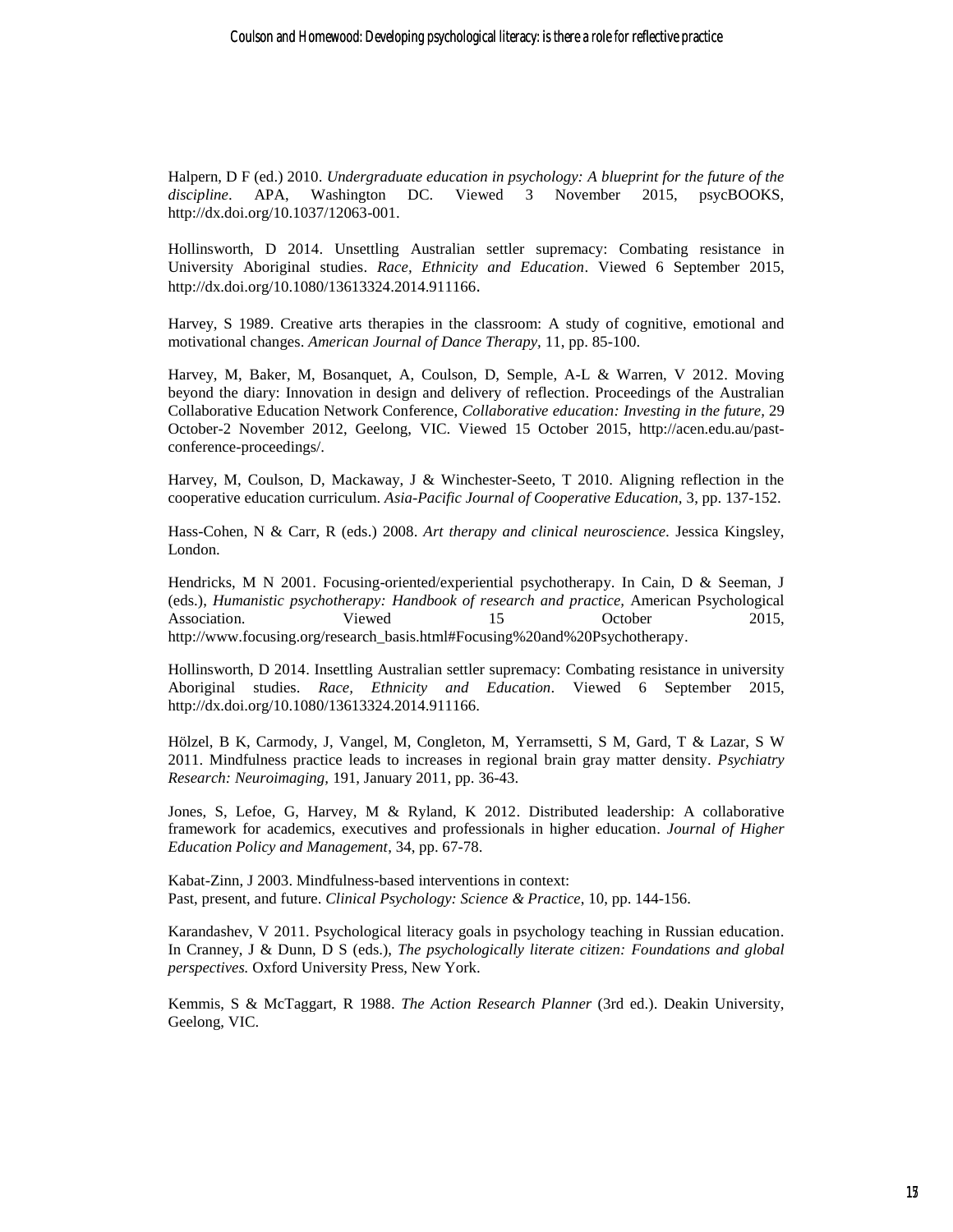Kidron, C A 2012. Alterity and the particular limits of universalism: Comparing Jewish-Israeli holocaust and Canadian-Cambodian genocide legacies. *Current Anthropology*, 56, pp. 723-754. Viewed 5 November 2015, http://www.jstor.org/stable/10.1086/668449.

Kirmayer, L J, Gone, J P, & Moses, J 2014. Rethinking historical trauma. *Transcultural Psychiatry*, 51, pp. 299-319.

Kreber, C & Castleden, H 2009. Reflection on teaching and epistemological structure: Reflective and critically reflective process in "pure/soft" and "pure/hard" fields. *Higher Education*, 57, pp. 509-31.

Larrivee, B 2008. Development of a tool to assess teachers' level of reflective practice. *Reflective Practice Journal*, 9, pp. 341-360.

Lavallee, D (ed.) 2007. *Sport & Exercise Psychology Review,* 3, February, British Psychological Society, Leicester, UK.

Lawrence, R J 2014. Advances in transdisciplinarity: Epistemologies, methodologies and processes. *Futures,* 65, pp. 1-9.

Lewin, K 1946. *Force field analysis*. Boston University, Boston.

Lieberman, MD 2008. What zombies can't do: A social cognitive neuroscience approach to the irreducibility of reflective consciousness. In Evans, J & Frankish, K (eds.), *In two minds: Dual process and beyond.* Oxford University Press, New York.

Loughran, J J 2002. Effective reflective practice: In search of meaning in learning about teaching. *Journal of Teacher Education,* 53, pp. 33-43.

Lutz, A & Thompson, E 2003. Neurophenomenology, integrating subjective experience and brain dynamics in the neuroscience of consciousness. *Journal of Consciousness Studies,* 10, pp. 31-52.

McGovern, T V, Corey, L, Cranney, J, Dixon, W E Jr., Holmes, J D, Kuebli, J E, Ritchey, K A, Smith, R A & Walker, S J 2010. Psychologically literate citizens. In Halpern, D F (ed.), *Undergraduate education in psychology: A blueprint for the future of the discipline,* APA, Washington DC. Viewed 3 November 2015, psycBOOKS, http://dx.doi.org/10.1037/12063-001.

McNamara, J & Field, R 2007. Designing for reflective practice in legal education. *Journal of Learning Design*, 2, pp. 66-76.

Mann, K, Gordon, J & MacLeod, A 2009. Reflection and reflective practice in health professions education: A systematic review. *Advances in Health Science Education,* 14, pp. 595-621.

Mezirow, J 2003. Transformative learning as discourse. *Journal of Transformative Education,* 1, pp. 58-63.

Miller, S 1997. Self-knowledge as an outcome of application journal keeping in social psychology. *Teaching of Psychology,* 24, pp. 124-125.

Moon, J A 2004. *A handbook of reflective and experiential learning: Theory and practice.* RoutledgeFalmer, London, UK.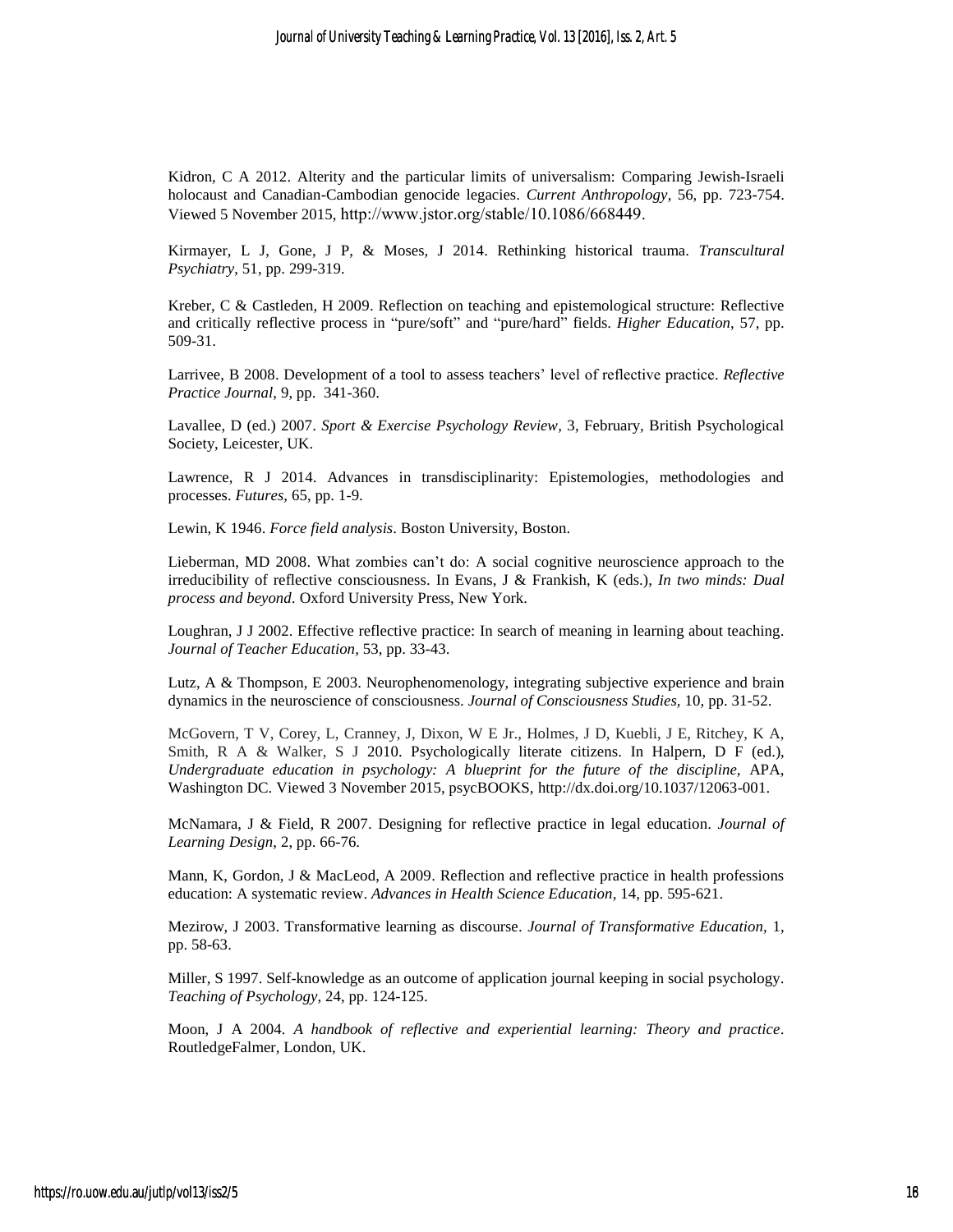Morris, S, Cranney, J, Jeong, J M & Mellish, L 2013. Developing psychological literacy: student perceptions of graduate attributes. *Australian Journal of Psychology,* 65, pp. 54-62.

Oxford Dictionary n.d. Viewed 5 January 2016, http://www.oxforddictionaries.com/definition/english/literacy.

Paris, S & Winograd, P 2003. *The role of self-regulated learning in contextual teaching: principles and practices for teacher preparation*. A commissioned paper for a US Department of Education Project preparing teachers to use contextual teaching and learning strategies to improve student success in school and beyond school. Viewed March 1, 2010,

http://www.Ciera.org/library/archive/2001‑04/0104prwn.pdf.

Polkinghorne, D E 2000. Psychological inquiry and the pragmatic and hermeneutic traditions. *Theory Psychology*, 10, pp. 453-479.

Quevillon, R, 2012. PSYC 755: Management in Disaster Mental Health*. Disaster Mental Health Institute*, University of South Dakota.

Ranzjin, R & McConnochie, K 2013. No place for whites? Psychology students' reactions to article on healing members of the Stolen Generations in Australia. *Australian Psychologist*, 48, pp. 445-451.

Reason, M 2010. Watching dance, drawing the experience and visual knowledge. *Forum for Modern Language Studies,* 46, pp. 391-414.

Richert, A E 1990. Teaching teachers to reflect: a consideration of programme structure. *Journal of Curriculum Studies,* 22, pp. 509-527.

Rittel, H W J & Webber, M M 1973. Dilemmas in general theory of planning. *Policy Sciences,* 4, pp. 155-169.

Sawono, S W 2011. An Indonesian perspective on psychological literacy. In Cranney, J & Dunn, D S (eds.), *The psychologically literate citizen: Foundations and global perspectives.* Oxford University Press, New York.

School of Education (SoE) 2012. *Learning and leading through reflective practice.* COUN 705: Career Development for Human Resource Professionals. Division of Counseling and Psychology, University of South Dakota.

Shapiro, S L 2009. The integration of mindfulness and psychology. *Journal of Clinical Psychology,* 65(6), pp. 555-560.

Shapiro, S L, Brown, K A & Astin, J A 2008. *Toward the integration of meditation into higher education: A review of research*. Center for Contemplative Mind, http://www.contemplativemind.org/resources/research.html.

Siegel, D 2007. *The mindful brain: Reflection and attunement in the cultivation of well-being*, WW Norton, New York.

Slagter, H A, Davidson, R J & Lutz, A 2011. Mental training as a tool in the neuroscientific study of brain and cognitive plasticity. *Frontiers in Human Neuroscience.* 5, p. 17.